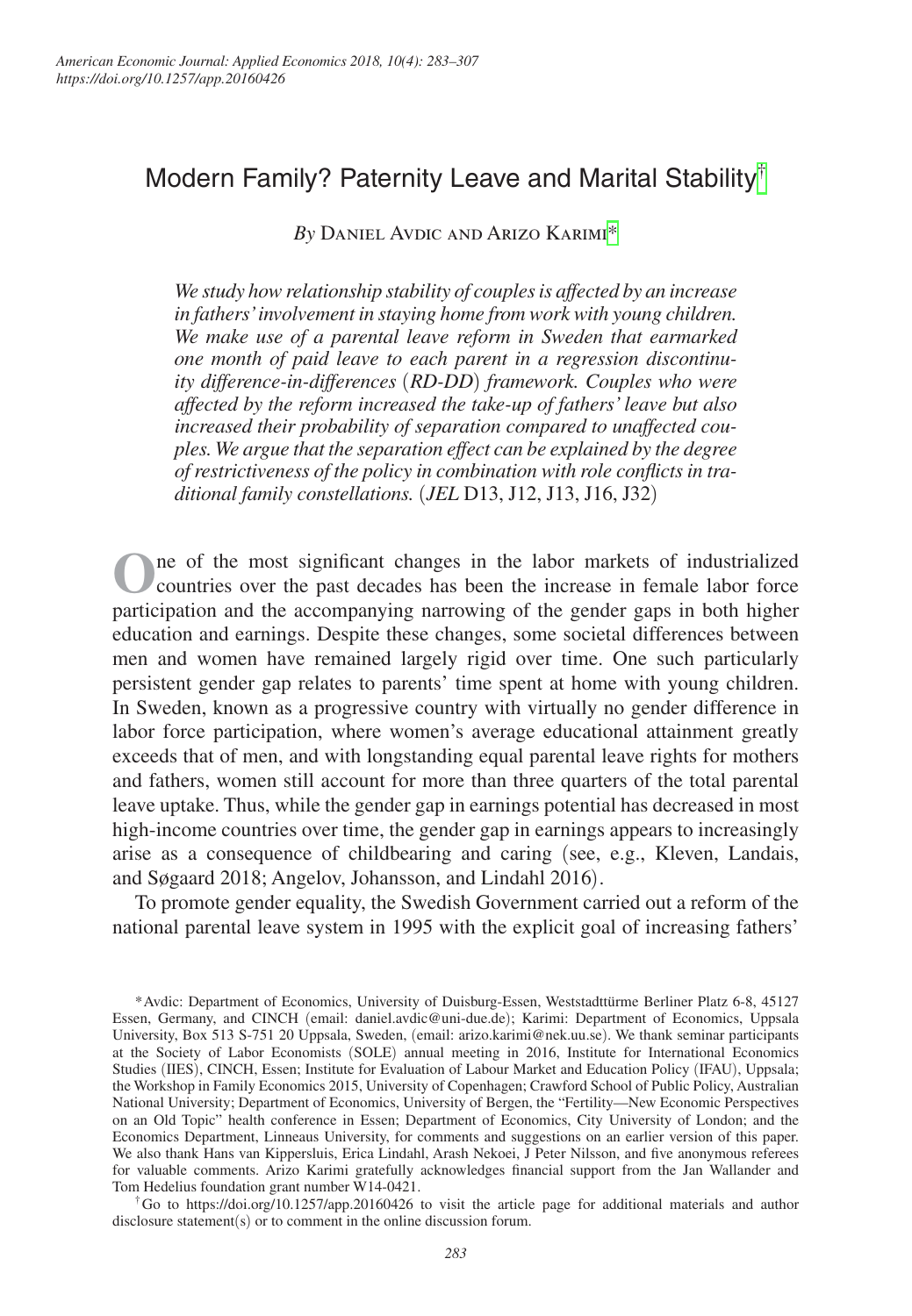involvement in spending time with their children. This so-called "daddy-month" reform altered the existing system by earmarking one month of paid leave to each parent, hence, restricting the right to transfer leave days to the spouse as was previously common practice in many families. Ekberg, Eriksson, and Friebel (2013) have previously showed that the reform indeed increased the father's uptake of paid leave, but did not alter the long-run division of household work, suggesting that it may not be a trivial task to increase equality in the domestic sphere by means of policy.

One potential explanation for the sluggish response in gender equality from the Swedish parental leave reform may be due to strong social norms regarding typical male and female behavior (see, e.g., Bertrand, Kamenica, and Pan 2015). According to this line of thought, the intervention in the parental leave system may have led to additional role conflicts in the family, which could have ultimately affected the stability of the relationship if couples were forced to deviate from their initial plans. Hence, studying the interaction between the parental leave reform and relationship stability may uncover information on how policymakers could act in order to improve long-term gender equality in the presence of gender norms.

In this paper, we exploit the 1995 intervention in the Swedish parental leave system to study its impact on the probability of separation of couples and underlying mechanisms. To this end, we use longitudinal individual-level data on fertility, parental leave take-up, and marital status from various Swedish administrative registers, allowing us to identify family members. We subsequently use the introduction of the reform in a fuzzy regression discontinuity difference-in-differences (RD-DD) framework, making use of the fact that assignment to treatment was based on a plausibly exogenous variable; time of birth of the child. To motivate this claim and to validate concerns about causal identification, we also provide results from a number of auxiliary sensitivity checks with reassuring results.

Our initial analysis provides two main findings. First, consistent with Ekberg, Eriksson, and Friebel (2013), we find that the introduction of a nontransferable month in the parental leave system significantly decreased mothers' intra-household average share of parental leave. The consequential increase in fathers' take-up correspond closely to the number of nontransferable days imposed, suggesting the reform had almost full effect. Second, we find that the probability of couple dissolution three years after the child was born increased by about 1 percentage point (8 percent) for parents whose children were born just after, compared to just before, the reform was implemented. These results are largely robust to different follow-up horizons and empirical specifications. $<sup>1</sup>$  $<sup>1</sup>$  $<sup>1</sup>$ </sup>

To study the mechanisms behind our main effects, we extend our analysis in several directions. First, analyzing the temporal pattern of separations we find that the parental leave reform induced re-timed (earlier) separations rather than separations

<span id="page-1-0"></span><sup>&</sup>lt;sup>1</sup> In a recent paper, Svarer and Verner (2008) find that having children increases the risk of dissolution in Denmark. Our findings thus show that the parental leave division may affect separation probabilities over and above the effect of having children. See also Lillard and Waite (1993) for a survey of the empirical literature studying the effects of children on marital dissolution.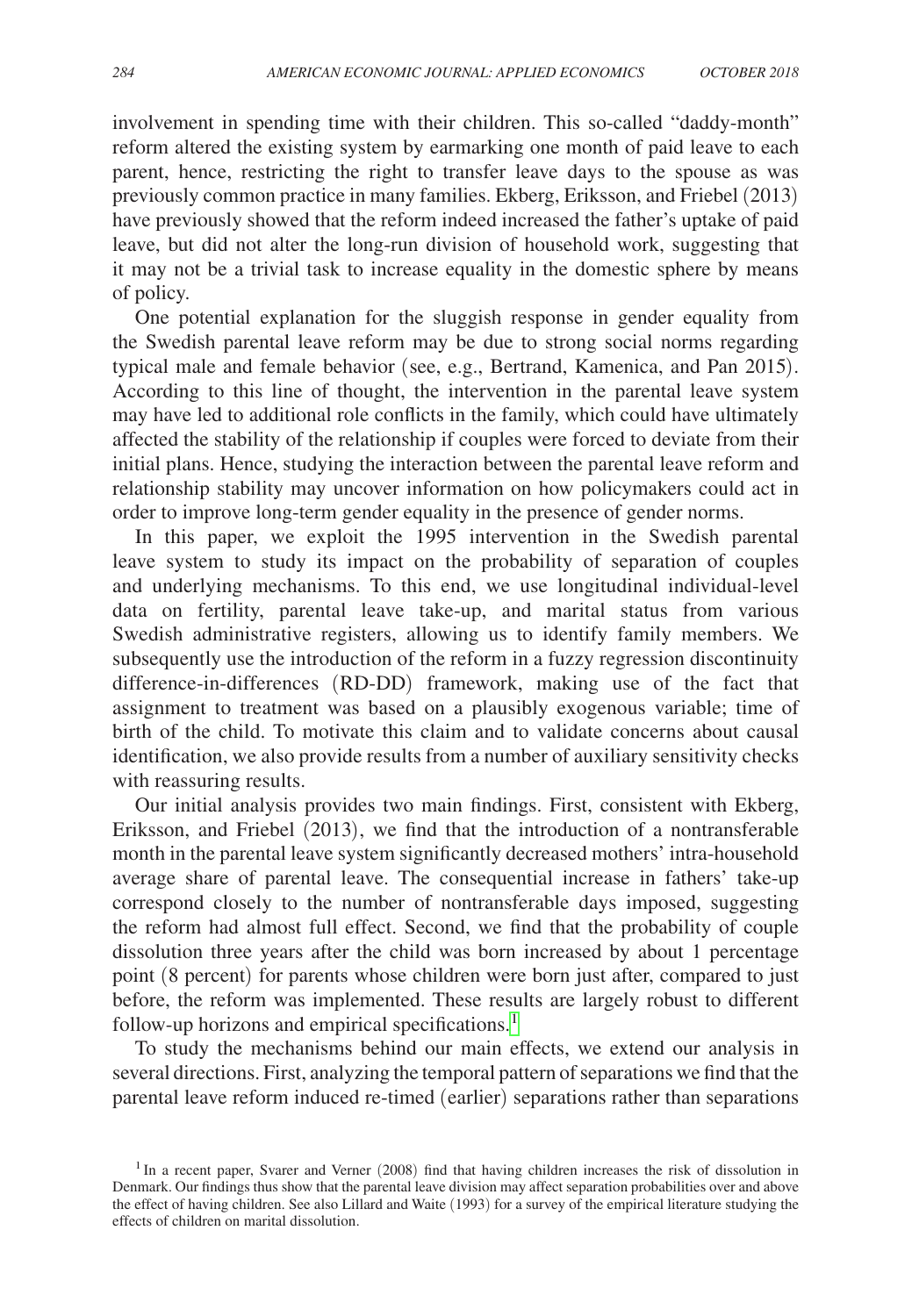that would never have occurred in absence of the reform. One possible interpretation of this result is that fathers' increased involvement in child rearing implied an information shock to spouses about their match quality and thereby induced an earlier separation among poorer matches. Second, studying the shifts in the distribution of parental leave before and after the reform, we find that the reform exclusively impacted the extensive margin of fathers' parental leave take-up, possibly causing additional role conflicts within the household. Third, using data on earnings, we study the impact of the reform on the redistribution of income between spouses in the household. Several interesting results emerge from this analysis. First, we find no evidence that the separation effect was mediated by significant changes in the time allocation to market work between the spouses. In contrast, we find that the reform decreased earnings for both fathers and mothers, suggesting that women compensated for the decreased paid parental leave with additional unpaid leave, leading to a lower total income for the household. Furthermore, exploring heterogeneity by mothers' pre-birth earnings, we find that the increased separation probabilities were driven by couples where the mother had relatively low labor income; the same group in which mothers compensated the most and, thus, also experienced the largest family income losses. Finally, we study the responses to a second parental leave reform, implemented in 2002, which earmarked one additional month of paid leave but also added another transferable month of entitlement. By virtue of the first "daddy-month" already being in place, we find that the second earmarked month mainly affected the intensive margin of fathers' leave. Strikingly, we find no effects of the 2002-reform on the probability of parental separation; a result that suggest that the restrictiveness of the reform and the marginal group affected by the changes are crucial for the outcomes we study. Taken together, our results suggest that the increase in separations due to the 1995 reform were due to a combination of factors: the income effects that may have increased the scope for conflicts in the household about, for example, a smaller household budget and the restrictiveness of and specific parental group affected by the reform. Whereas more traditional couples were affected in the first, restrictive, reform, the more flexible reform in 2002 mainly affected couples in which fathers would otherwise have taken up at least one month of leave. In terms of policy, our results highlight that the way family parental leave policies are implemented matter and may have important spillover effects that should be taken into account. As a comparative example, Steingrimsdottir and Vardardottir (2015) find that an Icelandic parental leave reform, extending the duration of paid leave that could be used only by fathers, decreased the divorce risk among affected

couples.

#### **I. Institutional Context**

Mandated parental leave policies have become a salient feature of most industrialized countries during the last decades and several papers have studied their impacts on parental labor supply or household allocation of time (see, e.g., Lalive et al. 2014; Patnaik 2015; Kotsadam and Finseraas 2011; Rege and Solli 2010; Dahl, Løken, and Mogstad 2014; Schönberg and Ludsteck 2007), fertility (Lalive and Zweimüller 2009), and child outcomes (e.g., Carneiro, Løken, and Salvanes 2015;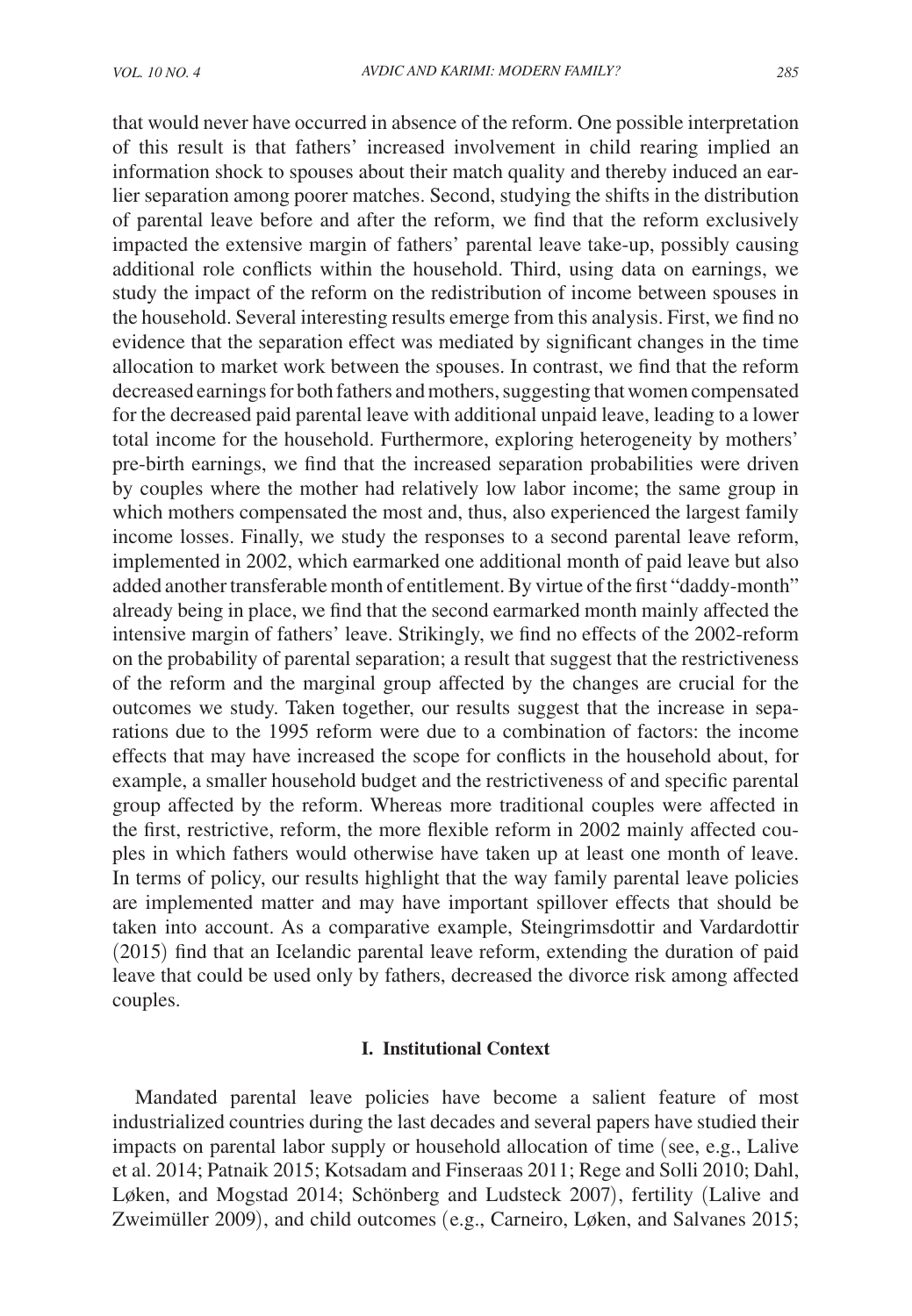Cools, Fiva and Kirkebøen 2015; Liu and Skans 2010). The Scandinavian countries were early adopters of government paid leave; the Swedish parental leave system was introduced already in 1974, replacing the preceding maternity leave introduced in 1954, and making eligibility to paid parental leave gender neutral. Both the mother and the father were given an equal number of paid leave for their children, but with the option of freely transferring paid leave days between each other. Parental leave benefits to care for young children are mainly raised by employer social security contributions and paid out by the government's social insurance agency as part of the mandatory social insurance system.

The benefits are divided into three components. First, 10 days of wage-replaced leave are given exclusively to the father, which he can use during the first 60 days after the birth of the child. Second, since 1978, part of the parental leave is replaced at a fixed daily amount of 60 to 180 SEK during the time period covered in our analysis. To date, these "base-level" benefits are received for a maximum of 90 days for each child. Third, parents receive a total of 390 days of leave per child during which benefits replace wages at a rate of 75 to 90 percent during the time period covered in our analysis. The wage-replaced benefits are conditioned on at least 240 days of employment preceding child birth and capped at a relatively generous income ceiling. For individuals that do not meet the work requirement, all parental leave days are compensated with a fixed daily amount of 180 SEK. In total, parents thus receive 480 days of paid leave for each child.

The parental leave is job protected and can be used flexibly. During the first 18 months after birth both parents are legally entitled to full-time, job-protected leave, with or without collecting benefits. Thereafter, parents have the option of reducing their working hours up to 25 percent until the child turns 8 years old. This means that parents are able to prolong their parental leave by claiming part-time benefits while staying at home full time. Any saved parental leave days can also be used selectively when the child is older or to, for example, extend family holidays. While employers cannot deny parental leave to workers, such requests must be made at least two months in advance.

## A. *Introduction of Paternity Leave Quotas*

To study the effects of the parental leave reform on couple stability we exploit the implementation of the "daddy-month" reform in 1995, which gave additional monetary incentives for fathers to take up parental leave. Prior to the implementation of the reform, parents were given equal shares of the total paid leave but were also free to transfer paid leave days between each other. In practice, this meant that most fathers transferred essentially all of their parental leave days to the mothers. In order to encourage more fathers to use parental leave, the 1995 reform earmarked 1 month (30 days) of the wage-replaced leave to each parent, implying that 1 month of paid leave would be lost if either parent refused or otherwise failed to take any leave. Eligibility for the 1995 reform varied with the child's birth month, with parents to children born on or after January 1, 1995 being subject to the new rules. In order to further promote fathers' parental leave usage, the government also implemented a second "daddy-month" in 2002 where an additional month of wage-replaced leave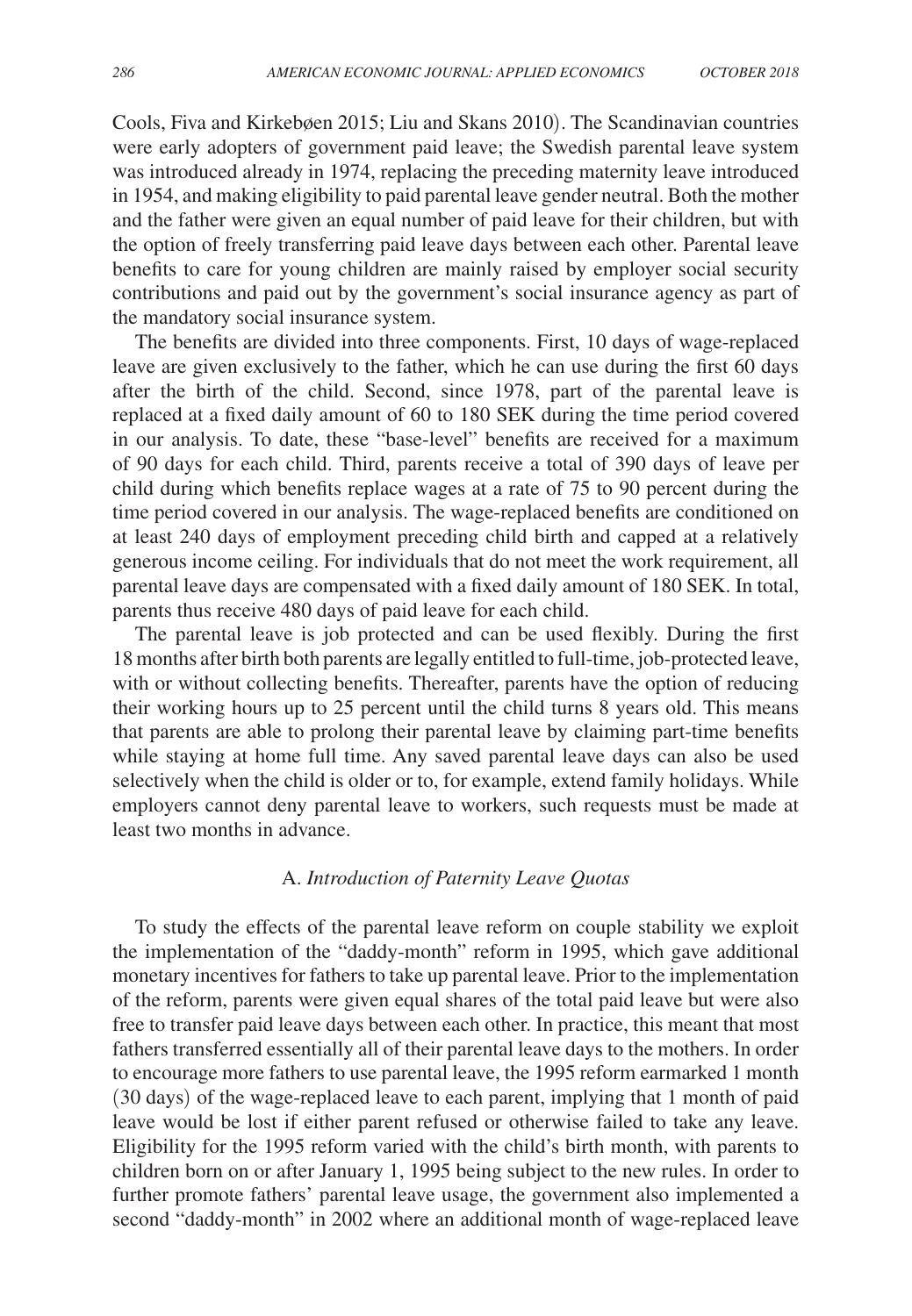

FIGURE 1. ENTITLEMENT RULES IN THE SWEDISH PARENTAL LEAVE SYSTEM

was earmarked for each parent with children born on or after January 1, 2002. At the same time, the total number of parental leave months were increased from 15 to 16 months. The changes in the entitlement rules are depicted graphically in Figure 1.

The effect of the 1995 reform on parental leave uptake has previously been studied by Ekberg, Eriksson, and Friebel (2013), who find strong short-term increases in fathers' parental leave take-up, but find no spillover effects on the long-term division of household work.<sup>[2,](#page-4-0)3</sup> Furthermore, Eriksson  $(2005)$  evaluated the effect of the second "daddy-month" in 2002 and found that this reform further increased fathers' average parental leave take-up from one to around two months.

Consistent with previous work, our data show that both reforms led to sharp increases in fathers' take-up of parental leave. Panel A of [Figure 2](#page-5-0) shows the average number of parental leave days taken during the child's first eight years of life by child birth month for mothers and fathers, respectively. We observe a substantial increase in fathers' take-up and a corresponding decrease in mothers' take-up among parents of children born in January 1995 compared to parents with children born in the previous year.

The 2002 reform implied a further increase in fathers' parental leave take-up, but also the parental leave taken by mothers due to the general increase in entitlement to paid leave that accompanied the reform. As shown in panel B of Figure 2, both reforms seem to have decreased the mother's intra-household share of parental leave take-up by about the same magnitude. In addition, panel C shows that the 2002 reform also increased the total leave taken for children in accordance with the

<span id="page-4-1"></span><span id="page-4-0"></span><sup>&</sup>lt;sup>2</sup>Measured as the relative share of leave taken to care for sick children.

<sup>&</sup>lt;sup>3</sup> Cools, Fiva, and Kirkebøen (2015) study a similar reform in Norway, finding that fathers increased their parental leave as a result of the reform. However, they also find a *negative* effect on mothers' earnings, suggesting that the gender balance in home and market work did not change as a result of the reform.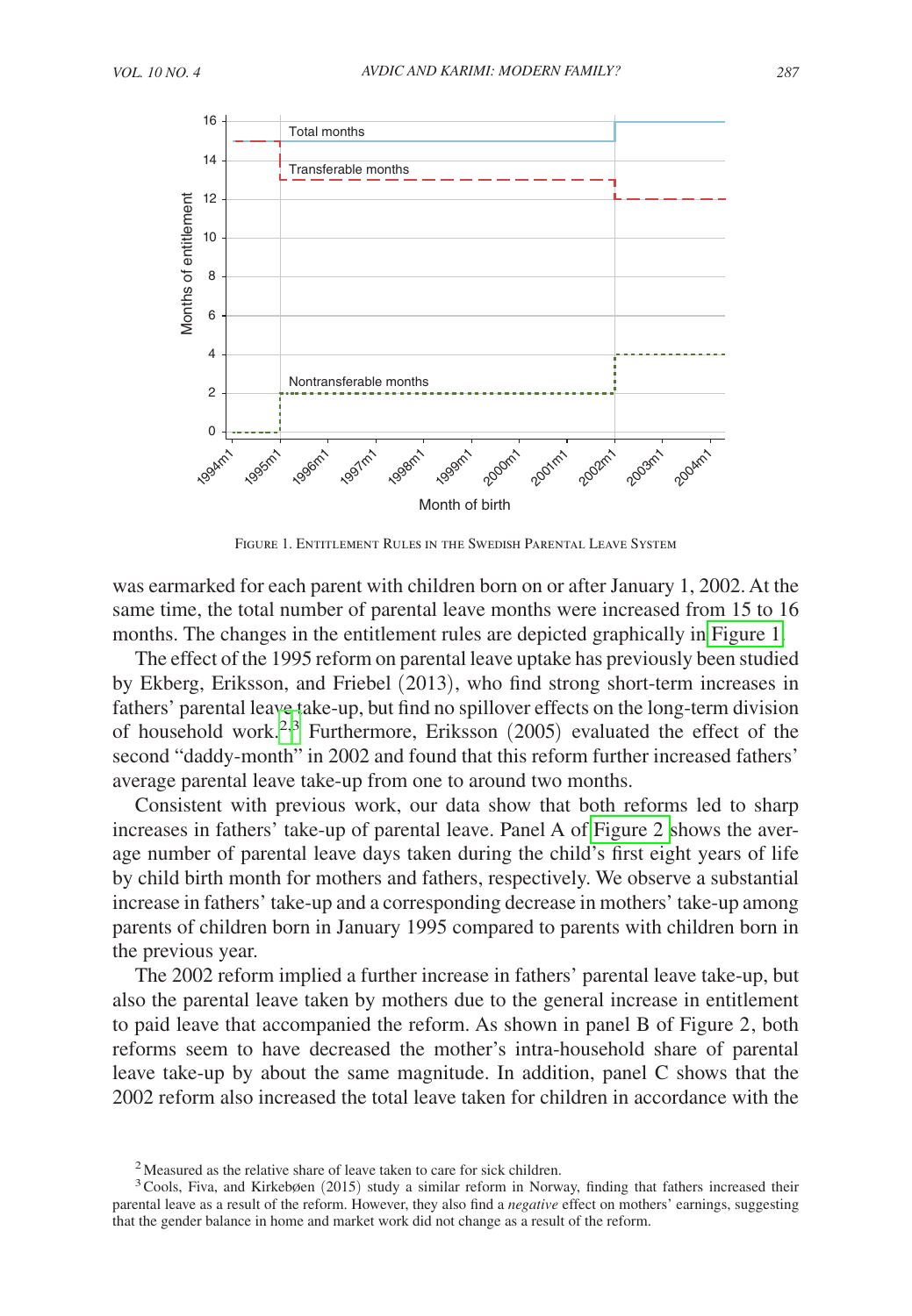<span id="page-5-0"></span>

Figure 2. Parental Leave Uptake in Sweden by Child Birth Month

*Note:* PL in the figure labels stands for parental leave.

new rules by around 25 days. Thus, parents seem to make close to full use of their entitled parental leave benefits.<sup>4</sup>

Due to the extension of the entitlement in the 2002 reform, its theoretical implications with respect to couple stability are less clear-cut for our purposes. Specifically, the additional transferable month from this reform was less restrictive in that it largely allowed parents to retain any distribution of parental leave irrespective of the parental leave regime and is thus less useful as an instrument for causal identification of the impact of decreased household specialization. For this reason we focus on the first parental leave reform in 1995 in our analyses and leave the results for the second reform as a comparison when discussing the mechanisms of our main effects.

<span id="page-5-1"></span><sup>4</sup>Figure 2 also exhibits a downward pre-reform trend in fathers' parental leave take-up prior to the 1995 reform. As discussed in Ekberg, Eriksson, and Friebel (2013), this trend is likely explained by the increase in unemployment that Sweden experienced in the early 1990s, which first hit male-dominated sectors (e.g., tradable industries). Since parental leave benefits can be postponed until the child is eight years old, an unemployed parent has incentives to collect unemployment benefits *before* making use of their parental leave rights.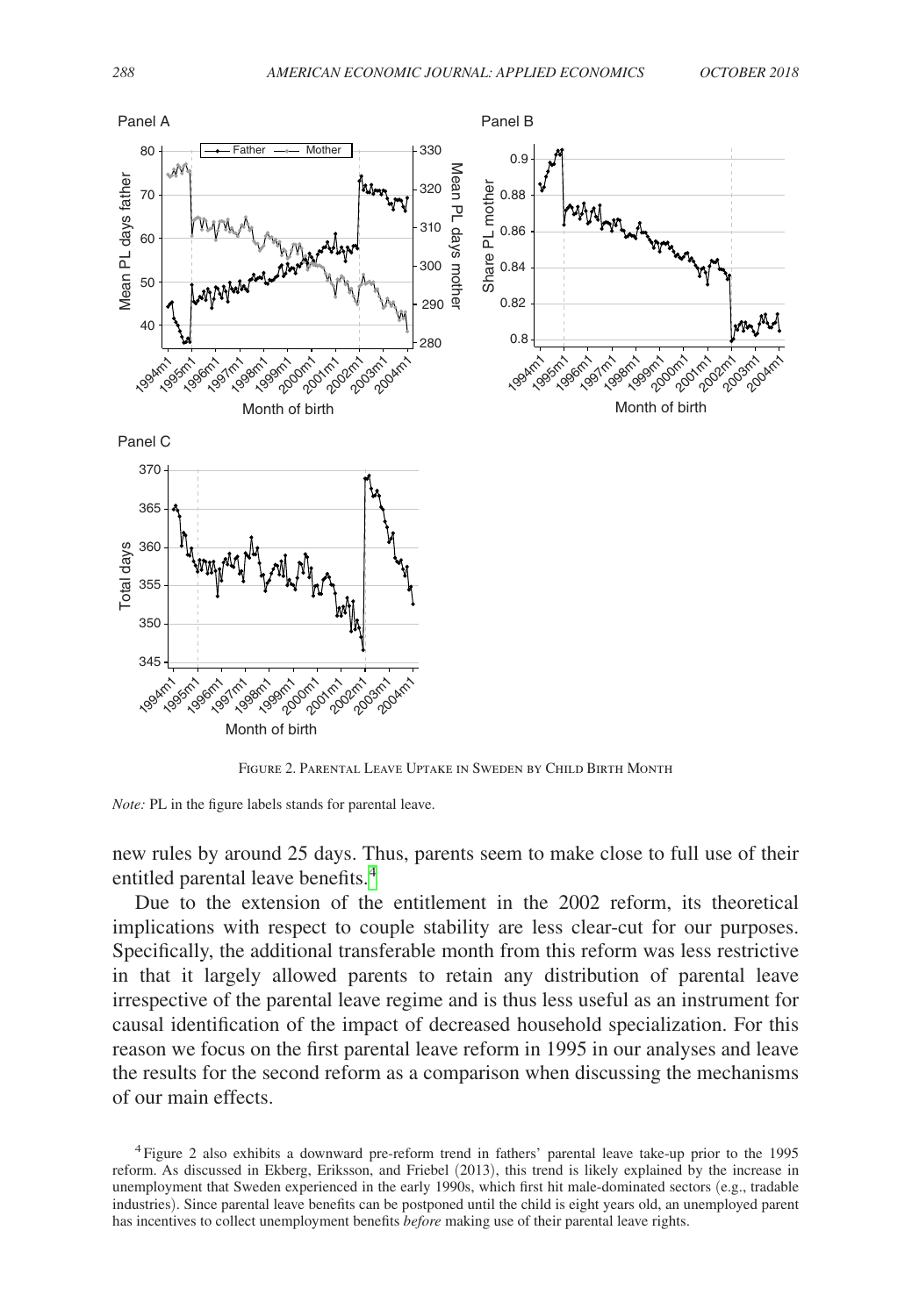#### B. *Custody and Alimony in Sweden*

Cohabitation is a common alternative to marriage in Sweden and, in terms of custody and alimony rights, there are some differences between the two forms of unions. During marriage, both spouses are responsible for their own as well as their partner's financial support; the Swedish marriage law stipulates that if one spouse is unable to support him- or herself, the other spouse is responsible for their support. Upon divorce, an economically disadvantaged divorcée is entitled to alimony payments during a transition period (which can be extended under some circumstances). However, the right to alimony payments does not extend to cohabiting couples upon separation. In the case the economically disadvantaged divorcée remarries, their entitlement to alimony payments is maintained, although the need for this support may be reevaluated.

For married couples, the law takes the husband as the legal father of his wife's children, and the custody of the children is thus joint by default. For cohabiting couples, however, the mother has the sole custody of a child by default. Thus, paternity must be established after birth, and parents must apply for joint custody. In practice, the identity of the father is established for nearly all children in Sweden. Parental leave is paid out to the legal parents of the children or to any other legal custodian. A parent with sole custody of a child is entitled to all 480 days of paid parental leave for a child.

#### **II. Empirical Framework**

#### A. *Econometric Modeling*

We apply a fuzzy regression discontinuity difference-in-differences (RD-DD) design to analyze the impact of the parental leave quota on family stability, exploiting the fact that parents whose children were born at the end of 1994 and beginning of 199[5](#page-6-0) were subject to different parental leave systems.<sup>5</sup> Specifically, the discontinuities we use arise from the introduction of earmarked parental leave days in which parents of children born on or after January 1, 1995 were subject to one nontransferable month of paid leave each. We restrict our sample to parents whose children were born within a 12-month window around the reform.<sup>[6](#page-6-1)</sup>

The basic regression-discontinuity (RD) setup motivates estimation of the following cross-sectional regression model by OLS:

$$
(1) \quad y_i^{\tau} = \alpha + \mathbf{1}[t_i \ge c] \beta + \mathbf{1}[t_i \ge c] \times f_r(t - c, \gamma_r) + \mathbf{1}[t_i < c] \times f_l(c - t, \gamma_l) + \epsilon_i,
$$

where  $y_i^{\tau}$  is a binary indicator for whether the parents of child *i* separated within  $\tau$  years, *t* is the birth month of the child, and *c* is the reform cutoff month (so that child birth month is centered around the cutoff),  $1[\cdot]$  is the indicator function and  $f_l$ 

<span id="page-6-1"></span><span id="page-6-0"></span><sup>&</sup>lt;sup>5</sup>See Lee and Lemieux (2010) for a thorough exposition of the RD econometric framework. <sup>6</sup>We vary the sample bandwidth to six, three, and one month(s) in a robustness check. This yields qualitatively

similar results.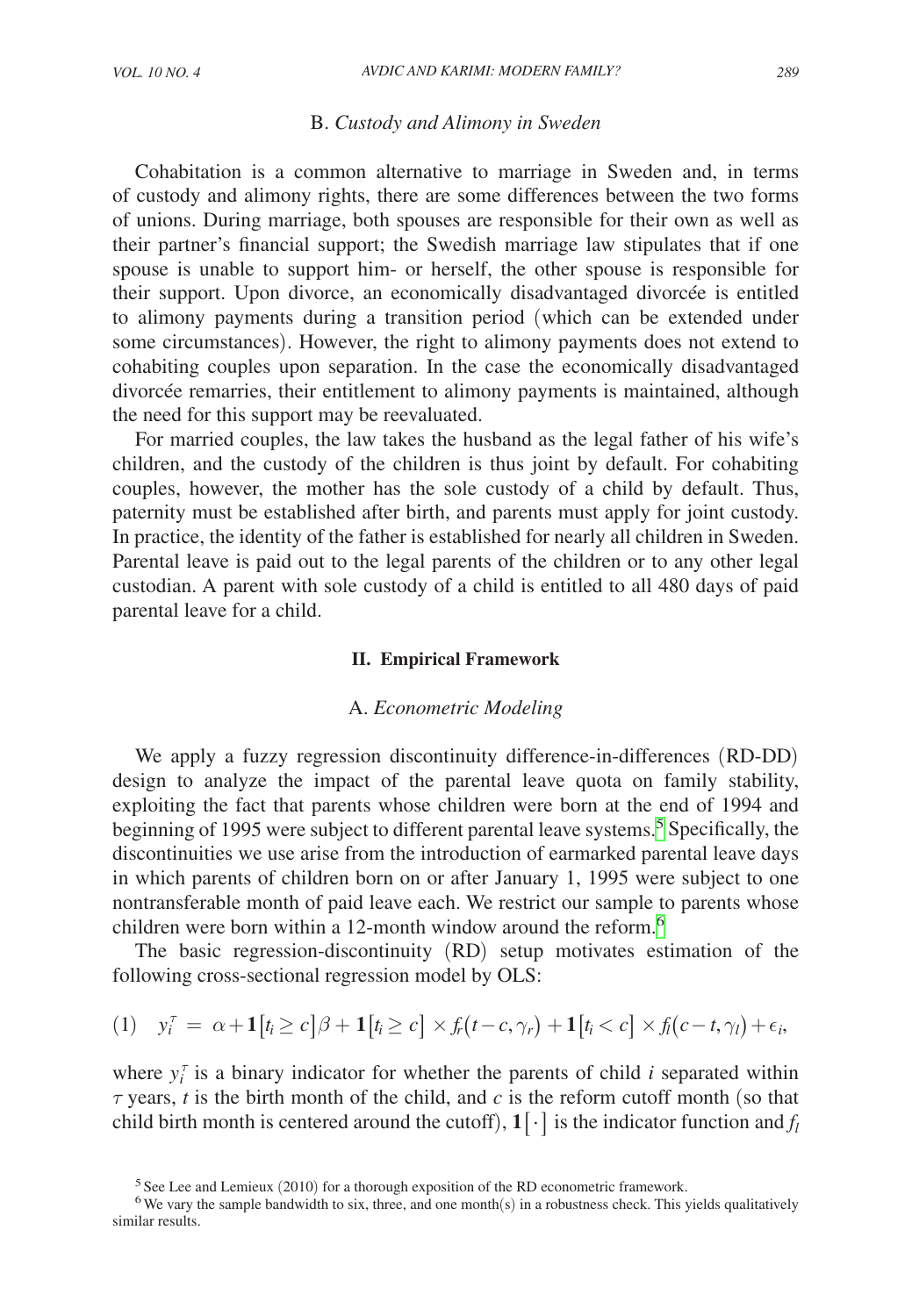and  $f_r$  are unknown functions with parameter vectors  $\gamma_l$  and  $\gamma_r$ , capturing seasonal trends in separation probability by birth month and year, respectively. Given that we correctly specify the trends, we can interpret  $\hat{\beta}$  as the estimated discontinuity in separation probability of having children born just before and just after the turn of the year. Moreover, if we assume that parents do not have exact control of when their children are born in a neighborhood around the cutoff, we can interpret the estimated discontinuity as the causal effect of the parental leave reform on separation probability[.7](#page-7-0)

One particular complication with the RD setup in our context is that the main outcome variable is measured annually while our empirical strategy requires within-year detail, since the follow-up period will otherwise mechanically vary between couples whose children are born late and early in the year, respectively.<sup>[8](#page-7-1)</sup> To handle this problem, we augment our RD design with a difference-in-differences model using non-reform years to wash out any such mechanical correlation between birth month and separation probability. This approach is valid under an additional common trends assumption that the underlying separation trends are comparable between reform and non-reform years. Specifically, we extend (1), using years 1994–2001, by additionally specifying a "treatment" indicator  $T = \{0, 1\}$ , equal to unity for the reform year cutoff in 1995 and zero otherwise, interacted with each included variable in the model:

$$
(2) \qquad y_i^{\tau} = \alpha + \sum_{s=0}^{1} \mathbf{1}[T_i = s] \times \left\{ T_i \delta + \mathbf{1}[t_i \ge c] \beta_s + \mathbf{1}[t_i \ge c] \times f_r(t - c, \gamma_{rs}) + \mathbf{1}[t_i < c] \times f_l(c - t, \gamma_{ls}) \right\} + \lambda_{n_i} + \epsilon_i.
$$

Equation (2) is essentially a fully interacted version of (1) with separate effects for reform and non-reform years, with the exception of fixed effects for each non-reform year, represented by  $\lambda_{n_i}$ . The parameter of interest here is  $\beta_1$ , which can be interpreted as the causal effect of the introduction of the earmarked month on the probability of couple separation after  $\tau$  years, conditional on any secular trends in the risk of separation. Since we a priori do not know the functional forms of  $f_l$  and  $f_r$ , we perform a number of specification checks to assess the robustness of the results to different trend definitions in order to obtain an unbiased estimate of the discontinuity at the cutoff. Following the steps in Lee and Lemieux (2010), we choose specification

<span id="page-7-0"></span><sup>&</sup>lt;sup>7</sup>The assumption of imprecise control implies that child births are locally randomized around the cutoff and therefore that children with parents who have preferences for either parental leave system are not systematically born on one side of the cutoff. We perform a number of robustness checks to evaluate this concern below. In addition, we also need to assume that there are no other important changes of relevance for the stability of couples with children (such as other policy interventions) that become effective at the turn of the year. We are not aware of any such potential confounding factors.

<span id="page-7-1"></span><sup>&</sup>lt;sup>8</sup> Specifically, we observe the marital status of an individual in November each year. The mechanical interaction between birth month and follow-up time implies that parents to children born in January will have had longer time to separate compared to parents to children born in December. Since the probability of separation deterministically increases with time in a relationship, the effect of the reforms on separations will be overestimated unless this mechanical trend is accounted for.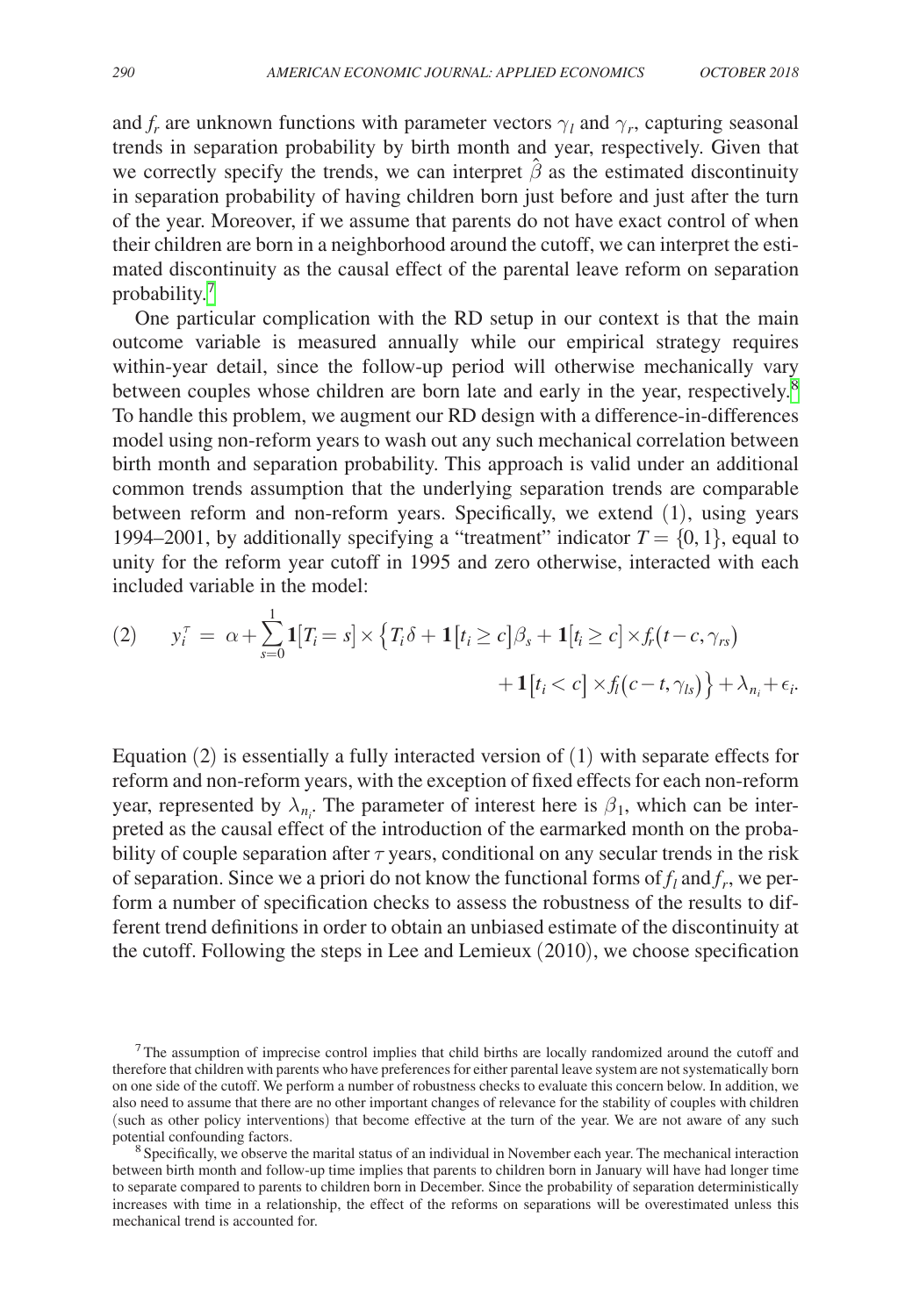based on the diagnostic results with respect to the goodness-of-fit and balancing properties for a set of observable covariates.<sup>[9](#page-8-0)</sup>

# B. *Data and Sampling*

We combine linked data from several Swedish administrative registers in our empirical analysis. First, we use the multi-generational register to obtain information on the exact birth year and month of all children born in Sweden. The register includes unique identifiers for each child and his or her parents together with their biological link, allowing us to match couples with joint children. This information allows us to identify which parental leave system each child was born into. We restrict our attention primarily to mothers whose first child was born between 1994–2001 and retain information on all their children and the father(s) of their children. We subsequently match our family sample to the annual, individual-level, longitudinal register LOUISE, containing information on parent's age, educational attainment, and taxable labor income. In addition, the LOUISE register also includes annual information on marital status. Specifically, by means of unique family identifiers for couples with joint children, we can identify whether individuals are single, married, cohabiting, divorced, or separated.

To study to which extent the parental leave reform affected the distribution of parental leave uptake between spouses, we match our sample to data from the Swedish Social Insurance Agency containing parental leave spells on a daily level for each parent and child. We sum up the total number of days of parental leave taken for each child over the child's first eight years by parent and calculate the mother's share of this total.<sup>[10](#page-8-1)</sup>

Column 1 of [Table 1](#page-9-0) of presents summary statistics for couples with children born within 12 months from the date of the implementation of the 1995 parental leave reform. Column 2 shows the corresponding information for the remaining non-reform years 1996–2001.

The upper panel of [Table 2 r](#page-10-0)eports estimates of  $\beta$  from estimation of equation (1) for different specifications of  $f_l$  and  $f_r$  using a set of covariates as outcomes: predicted divorces (estimated using a set of predetermined parental characteristics), child gender, parents' year of birth, parental immigrant status, and the education and income gaps between the spouses, respectively. For each specification (linear, quadratic, cubic, and quartic), the point estimate of  $\beta$ , its standard error, and the *t*-statistic for a test of whether  $\beta$  is different from zero is reported. Furthermore, the results from a test of joint significance of all included covariates using a seemingly unrelated regression model is reported at the bottom of each panel and specification. Reassuringly, even though a few individual covariates are statistically

<span id="page-8-0"></span><sup>9</sup>The covariate balancing test yields important information regarding the local randomization assumption needed for identification of  $β$ . Specifically, if covariates are unbalanced at the cutoff, this provide evidence that parents are systematically able to manipulate the timing of birth of their children.

<span id="page-8-1"></span> $10$  We have also used the annual share of parental leave days mothers take to match the timing definition of our main outcome variable (separation within *x* years), since the shares can be endogenously affected by the outcome. This exercise yields qualitatively similar results and is not reported here for brevity. The vast majority of parental leave is taken before the child turns three years old. See Table A1 in Appendix A.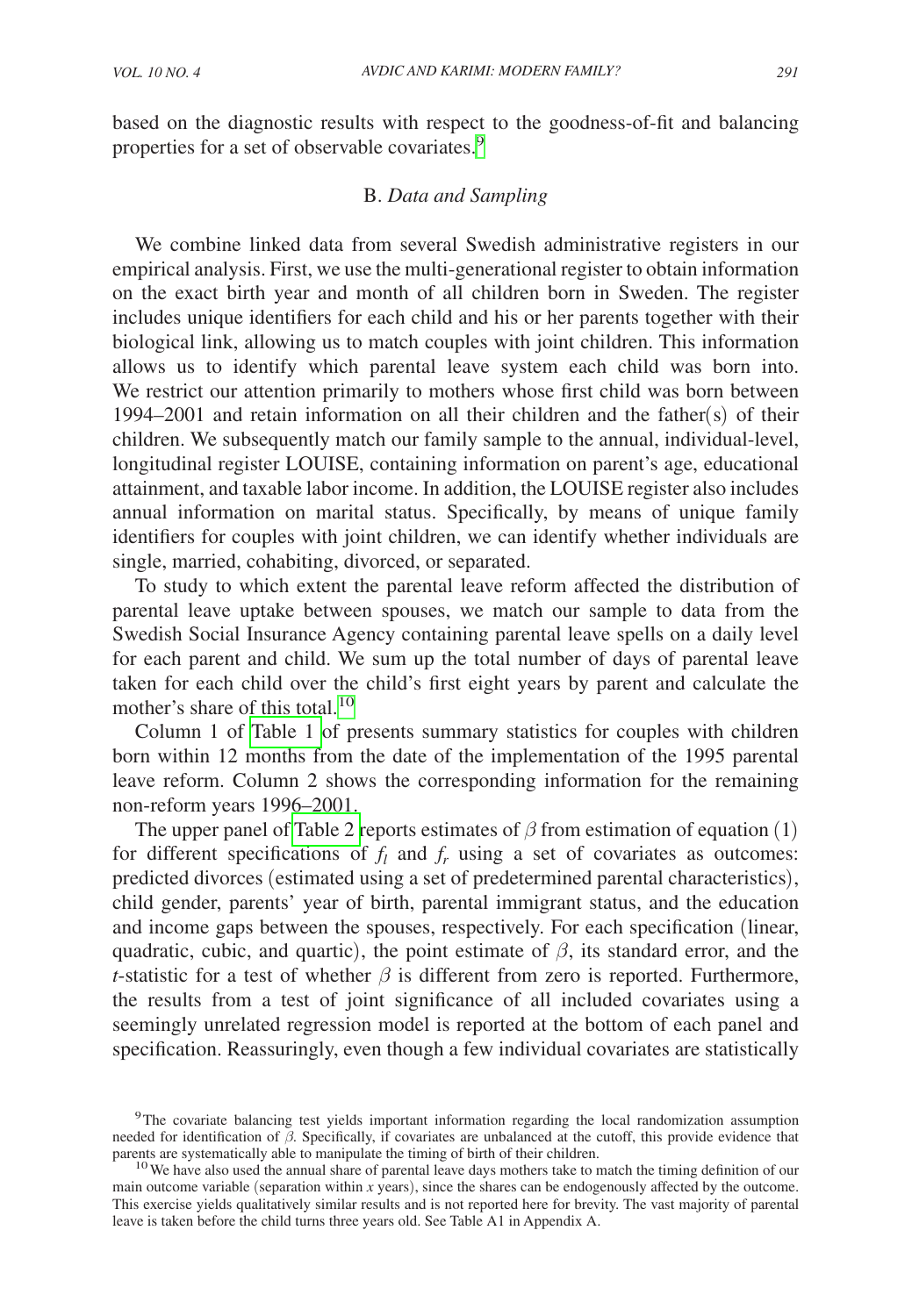<span id="page-9-0"></span>

|                                       | Reform year<br>(1995) |            |         | Non-reform years<br>$(1996 - 2001)$ |
|---------------------------------------|-----------------------|------------|---------|-------------------------------------|
|                                       | Mean                  | <b>SD</b>  | Mean    | <b>SD</b>                           |
| Family characteristics                |                       |            |         |                                     |
| Mother's share of<br>parental leave   | 0.890                 | (0.141)    | 0.862   | (0.135)                             |
| First born boy                        | 0.511                 | (0.500)    | 0.514   | (0.500)                             |
| Married at birth                      | 0.342                 | (0.474)    | 0.399   | (0.490)                             |
| Cohabiting at birth                   | 0.569                 | (0.495)    | 0.527   | (0.499)                             |
| Parents not together at birth         | 0.091                 | (0.288)    | 0.075   | (0.264)                             |
| Both spouses highly educated          | 0.183                 | (0.387)    | 0.221   | (0.415)                             |
| Father high-, mother low-<br>educated | 0.117                 | (0.321)    | 0.112   | (0.316)                             |
| Father low-, mother high-<br>educated | 0.147                 | (0.354)    | 0.158   | (0.365)                             |
| Both spouses low educated             | 0.553                 | (0.497)    | 0.509   | (0.500)                             |
| Spousal characteristics               |                       |            |         |                                     |
| Age mother                            | 27.70                 | (4.49)     | 29.17   | (4.44)                              |
| Age father                            | 30.26                 | (5.37)     | 31.66   | (5.29)                              |
| Mother foreign born                   | 0.107                 | (0.310)    | 0.114   | (0.318)                             |
| Father foreign born                   | 0.107                 | (0.309)    | 0.119   | (0.324)                             |
| Mother primary schooling              | 0.103                 | (0.304)    | 0.084   | (0.278)                             |
| Father primary schooling              | 0.127                 | (0.333)    | 0.114   | (0.317)                             |
| Mother secondary schooling            | 0.588                 | (0.492)    | 0.545   | (0.498)                             |
| Father secondary schooling            | 0.572                 | (0.495)    | 0.553   | (0.497)                             |
| Mother postsecondary<br>schooling     | 0.308                 | (0.462)    | 0.370   | (0.483)                             |
| Father postsecondary<br>schooling     | 0.300                 | (0.458)    | 0.333   | (0.471)                             |
| Mother pre-birth income, SEK          | 147,662               | (88, 745)  | 135,791 | (105, 243)                          |
| Father pre-birth income, SEK          | 190,055               | (118, 335) | 221,097 | (146, 524)                          |
| <b>Observations</b>                   | 72,819                |            | 611,001 |                                     |

Table 1—Sample Summary Statistics

*Notes:* Means and (standard deviations) of characteristics for the parents to children within 12 months around the turn of each year, respectively. High educated is defined as having some postsecondary education. Pre-birth income is measured in the second year prior to the birth of the child.

different from zero in some specifications, the overall picture and joint tests suggest that there is little room for concern of systematic timing of birth in the data.<sup>[11](#page-9-1)</sup>

The lower panel of Table 2 presents diagnostic results from goodness-of-fit metrics by estimating the model with order one to four polynomial trends and a local linear estimator for different follow-up horizons of the outcome variable. Specifically, the first column provides the polynomial choice as recommended by minimizing the Akaike Information Criterion (AIC), which punishes additional model parameters with low information content. The second column reports the polynomial choice from a bins test by estimating models with a full set of birth month dummies together with the respective parametric trend where the recommended polynomial is the specification in which the set of bin dummies are jointly insignificant. Given the results from the balancing tests and the robustness of the results to the specification used, we work with the linear specification in our analyses.

<span id="page-9-1"></span> $11$  For completeness, Figure A1 in Appendix A provides graphical evidence of covariate balance.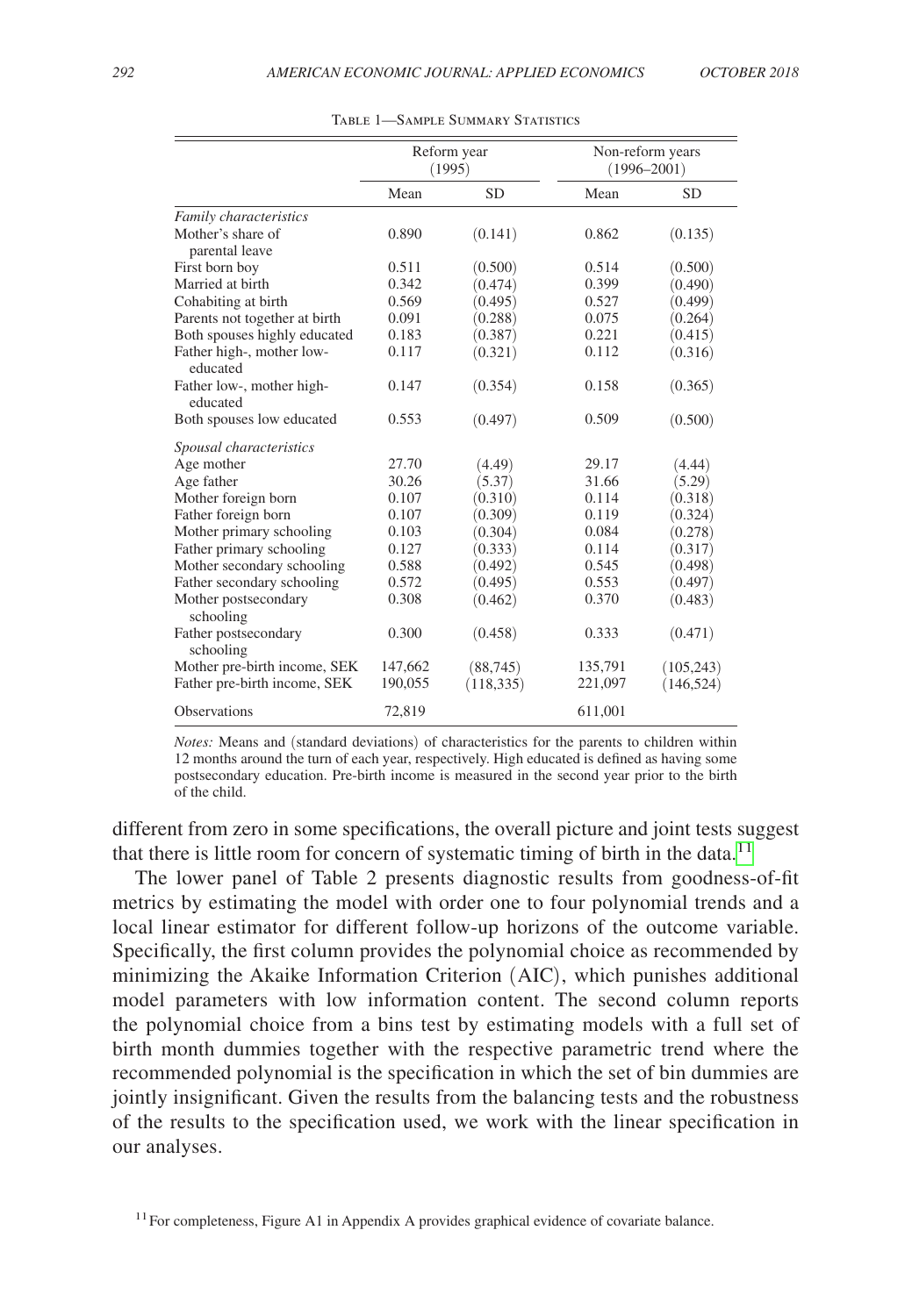<span id="page-10-0"></span>

|                                  | Linear         |                |                | Quadratic |                |                           | Cubic          |           |                         | Quartic   |                |                 |
|----------------------------------|----------------|----------------|----------------|-----------|----------------|---------------------------|----------------|-----------|-------------------------|-----------|----------------|-----------------|
|                                  | Pt. Est.       | <b>SE</b>      | $t$ -stat      | Pt. Est.  | <b>SE</b>      | $t$ -stat                 | Pt. Est.       | <b>SE</b> | $t$ -stat               | Pt. Est.  | <b>SE</b>      | t-stat          |
| Panel A. Covariate balance tests |                |                |                |           |                |                           |                |           |                         |           |                |                 |
| Predicted separation             | 0.001          | 0.000          | 1.453          |           |                | $-0.000$ $0.001$ $-0.223$ | 0.000          | 0.001     | 0.353                   | 0.001     | 0.001          | 0.520           |
| Child gender                     | $-0.007$       | 0.008          | $-0.923$       |           |                | $-0.010$ $0.012$ $-0.771$ |                |           | $-0.026$ 0.018 $-1.435$ | 0.002     | 0.028          | 0.063           |
| Mother's year of birth           | 0.185          | 0.069          | 2.665          |           | $-0.033$ 0.109 | $-0.305$                  |                |           | $-0.088$ 0.161 $-0.548$ | 0.039     | 0.239          | 0.162           |
| Father's year of birth           | 0.239          | 0.096          | 2.498          | 0.082     | 0.147          | 0.554                     | $-0.029$       |           | $0.211 - 0.139$         | $-0.218$  |                | $0.308 - 0.709$ |
| Nonnative mother                 | $-0.007$       | 0.005          | $-1.527$       | $-0.000$  | 0.008          | $-0.045$                  | 0.008          | 0.011     | 0.757                   | 0.006     | 0.017          | 0.342           |
| Nonnative father                 | 0.006          | 0.005          | 1.034          | 0.012     | 0.009          | 1.410                     | 0.028          | 0.012     | 2.281                   | 0.033     | 0.018          | 1.889           |
| Spousal education gap            | 0.010          | 0.008          | 1.233          | 0.006     | 0.013          | 0.516                     | $-0.002$       | 0.018     | $-0.099$                | $-0.019$  |                | $0.026 - 0.712$ |
| Spousal income gap               | 0.191          | 0.571          | 0.334          | 0.453     | 0.881          | 0.514                     | 0.717          | 1.266     | 0.566                   | 0.253     | 1.853          | 0.136           |
| Joint $\chi^2$                   |                |                | 9.849          |           |                | 5.153                     |                |           | 7.540                   |           |                | 5.702           |
| $p$ -value                       |                |                | 0.276          |           |                | 0.741                     |                |           | 0.480                   |           |                | 0.681           |
|                                  |                |                | Linear         |           | Quadratic      |                           | Cubic          |           |                         | Quartic   |                | LLR             |
|                                  | AIC            | <b>Bins</b>    | Pt. Est.       | <b>SE</b> | Pt. Est.       | <b>SE</b>                 | Pt. Est.       | <b>SE</b> | Pt. Est.                | <b>SE</b> | Pt. Est.       | <b>SE</b>       |
| Panel B. Specification tests     |                |                |                |           |                |                           |                |           |                         |           |                |                 |
| Mother's share of PL             | 4              | 4              | $-0.039$ 0.002 |           | $-0.038$ 0.003 |                           | $-0.045$ 0.005 |           | $-0.051$ 0.007          |           | $-0.040$ 0.004 |                 |
| Separated $<$ 1 year             | $\overline{c}$ | $\overline{c}$ | 0.012          | 0.005     | 0.008          | 0.007                     | 0.001          | 0.011     | 0.015                   | 0.016     | 0.009          | 0.007           |
| Separated $<$ 3 years            | $\overline{c}$ | 1              | 0.018          | 0.005     | 0.019          | 0.009                     | 0.027          | 0.013     | 0.025                   | 0.019     | 0.017          | 0.005           |
| Separated $<$ 5 years            | $\overline{c}$ |                | 0.006          | 0.006     | 0.009          | 0.009                     | 0.025          | 0.014     | 0.026                   | 0.021     | 0.005          | 0.008           |

Table 2—Diagnostic Tests for the Regression-Discontinuity Specification

*Notes:* Panel A reports the estimated  $\beta$  from equation (1) for a set of balancing variables using a linear, quadratic, cubic, and quartic RD specification, respectively. Predicted separation rate is obtained by estimating a logistic regression model of separation on a set of predetermined covariates: spousal income prior to child birth, mother's and father's age, parents' education level, immigrant status, whether the parents are married or cohabiting at child birth, and child parity. The  $\chi^2$ -test statistic of joint significance of all coefficients is obtained by estimating a seemingly unrelated regression equation system for the included variables, allowing for correlated error terms across equations. Panel B presents covariate balance tests for the linear, quadratic, cubic, and quartic RD specifications, respectively. Predicted separation rate is obtained by running an OLS regression of separation on predetermined covariates.

#### **III. Main Results**

We first present some graphic evidence on the relationship between child birth month and outcomes using our 1995-reform sample. The upper panel of [Figure 3](#page-11-0)  shows the average share of parental leave taken by mothers by birth month for our parental leave reform sample under a linear, quartic, and local linear trend specification, respectively. For all specifications the estimated discontinuities in the mother's share of parental leave are highly significant at the cutoff, decreasing by between 4 to 5 percentage points. Hence, consistent with Ekberg, Eriksson, and Friebel (2013), the graphical evidence indicate that the introduction of gender quotas in the Swedish parental leave system increased the father's share of parental leave.

The lower panel of Figure 3 analogously shows the separation effects of the parental leave reform by replacing the parental leave share with the share of separated couples three years after child birth. A clear increase of around 2 percentage points in the probability of separation is visible among couples with children born just after the reform was implemented. Only the estimate from the quartic specification cannot be statistically distinguishable from zero, but this is entirely due to low precision. The graphical evidence thus suggest that couples were more likely to be separated three years after the birth of their child as a consequence of the parental leave reforms.

[Table 3](#page-12-0) reports point estimates of  $\beta$  and  $\beta_1$  from estimating versions of (1) and (2), respectively. Column 1 shows the results from estimation of the basic RD setup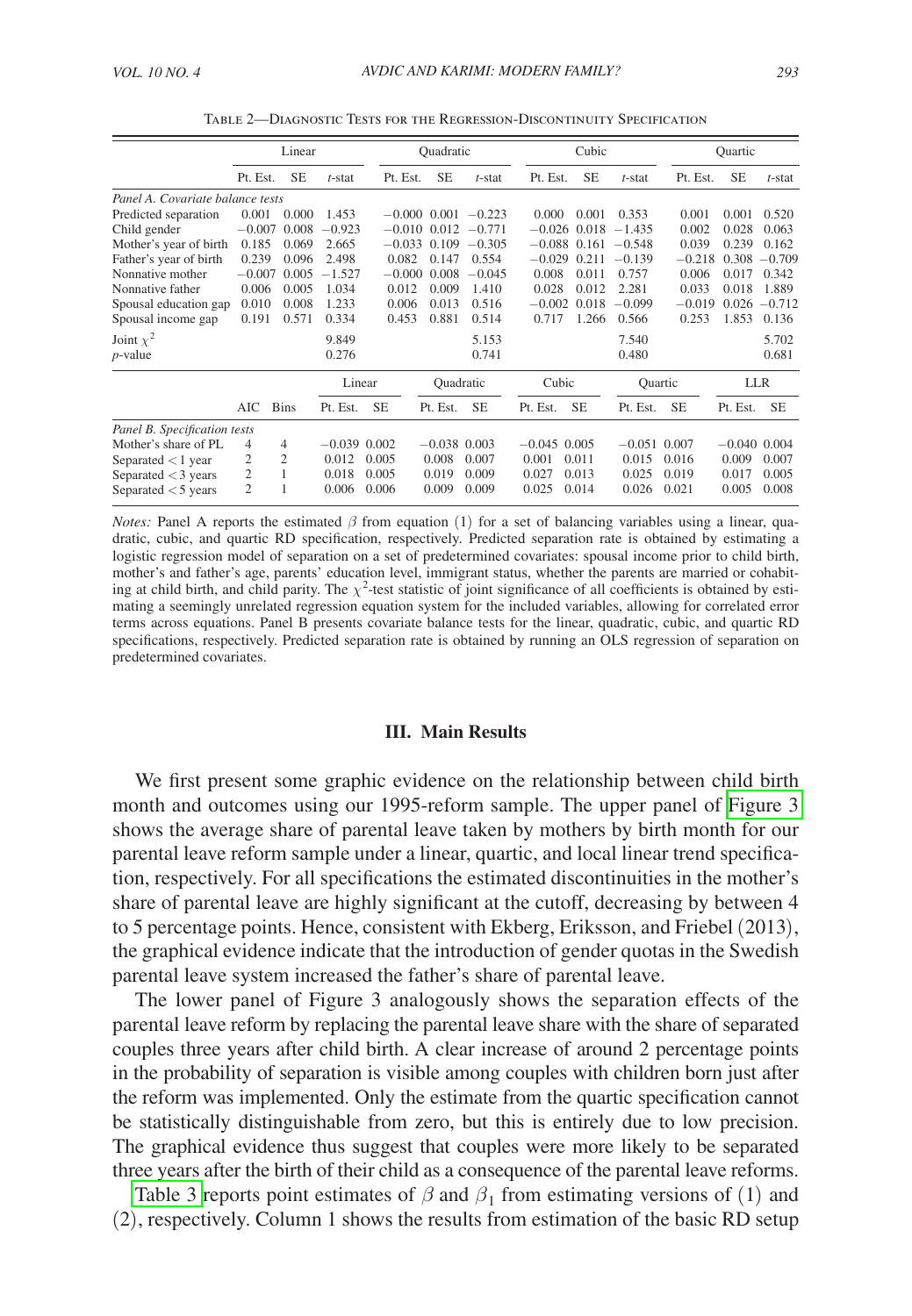かか

<span id="page-11-0"></span>



Local linear regression



Linear fit Panel B. Share separated after three years







Figure 3. Mother's Parental Leave Share and Couple Separation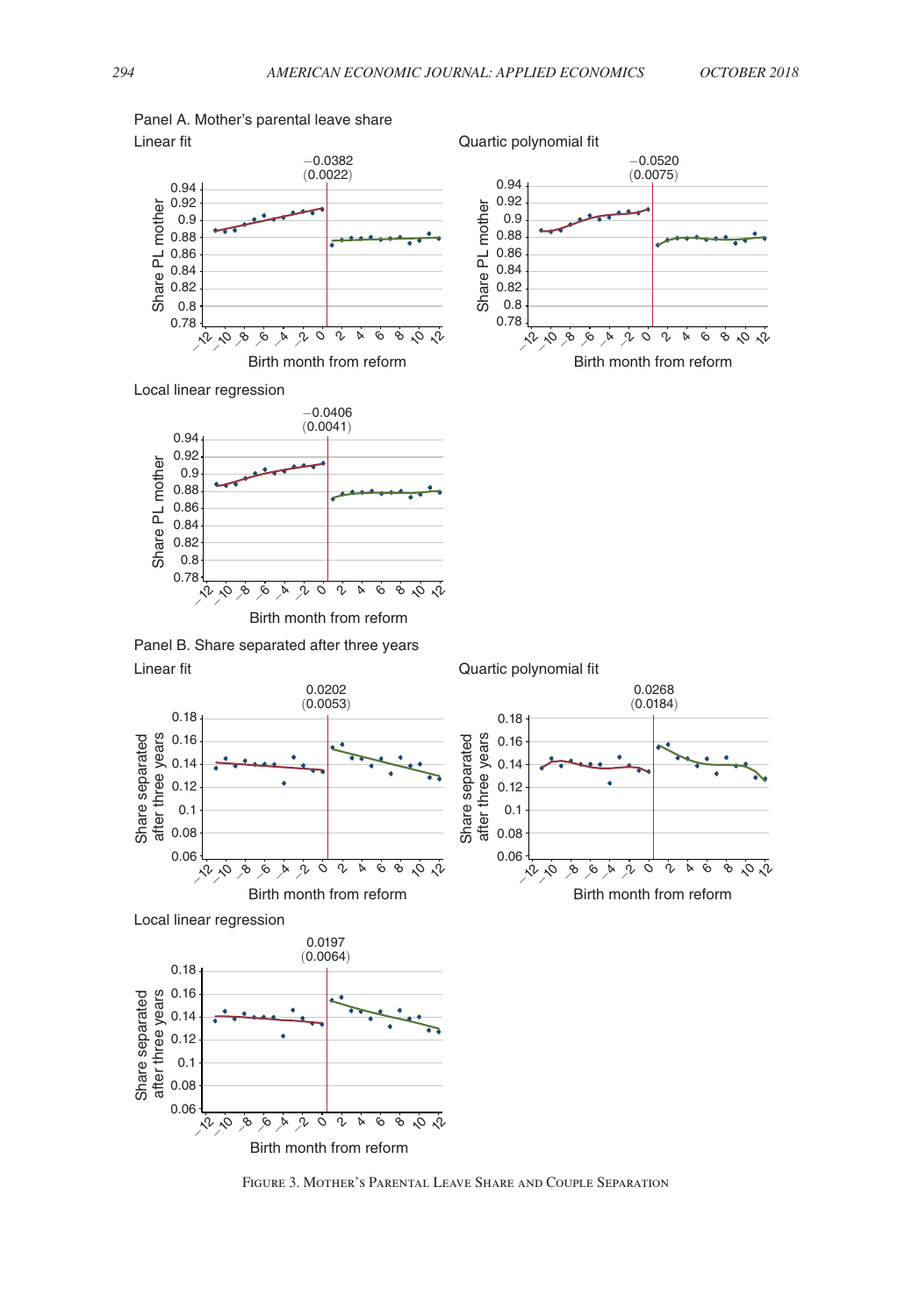<span id="page-12-0"></span>

|                                   | RD reform year   | RD control years<br>(2) | RD-DD<br>(3)     |
|-----------------------------------|------------------|-------------------------|------------------|
| Born after December 31            | 0.020<br>(0.005) | 0.010<br>(0.002)        | 0.010<br>(0.005) |
| Control year fixed effects        |                  |                         |                  |
| Mean of outcome<br>Percent effect | 0.140<br>0.144   | 0.115<br>0.087          | 0.118<br>0.086   |
| <b>Observations</b>               | 72,819           | 611,001                 | 683,820          |

Table 3—The Effect of the Parental Leave Reform on Separation

*Notes:* Table estimates in column 1 and column 2 are based on the reform (1995) and non-reform years (1996–2001) reported in columns 1 and 2 of Table 1, respectively. Column 3 combines reform and non-reform year data. The table reports point estimates of  $\beta$  from equation (1) with linear trends in columns 1 and 2. The point estimate of  $\beta_1$  in column 3 is obtained from estimation of equation (2). The percentage effects are calculated by dividing the point estimate with pre-reform mean of outcome reported in the table. Standard errors are in parentheses.

from (1) using only the 12-month interval around the reform cutoff in 1995, while column 2 provides corresponding results from pooling all the control years. Finally, column 3 reports point estimates of the RD-DD model from (2) including both reform and non-reform years.

The point estimate from column 1 is positive and statistically significant at the 1 percent level and suggests that the separation probability three years after child birth increased by 2 percentage points. Comparing this point estimate with the baseline couple separation and maternal parental leave shares in the pre-reform periods corresponds to an increase of around 14 percent. However, from column 2 we note that there also exists a separation "effect" in the years where no parental leave reform was implemented, suggesting that the mechanical relationship between birth month and follow-up time is indeed obscuring the estimate in column 1. Taking this into account in column 3 reduces the point estimate of the separation effect to around 1 percentage point and a more moderate 9 percent increase at baseline. This estimate is still highly significant.

#### **IV. Robustness Checks**

The RD design we apply relies on an assumption of local randomization of the running variable around the reform cutoff. In the current context this condition amounts to that parents do not have precise control of the timing of birth of their children. One potential concern is that couples with due dates close to the reform cutoff date might have postponed (or advanced) induced births and planned cesarean sections in order to be subject to (or avoid) the new rules. However, cesarean sections are relatively rare in Sweden and, as reported in Ekberg, Eriksson, and Friebel (2013), planned birth surgery for other than health-related reasons are considered highly unethical by health care providers. Furthermore, the results from the balancing tests for a set of potential confounding factors we previously provided did not indicate that manipulation is a serious issue in our application. Nonetheless, we also show in [Figure 4](#page-13-0) that the share of children born in January and December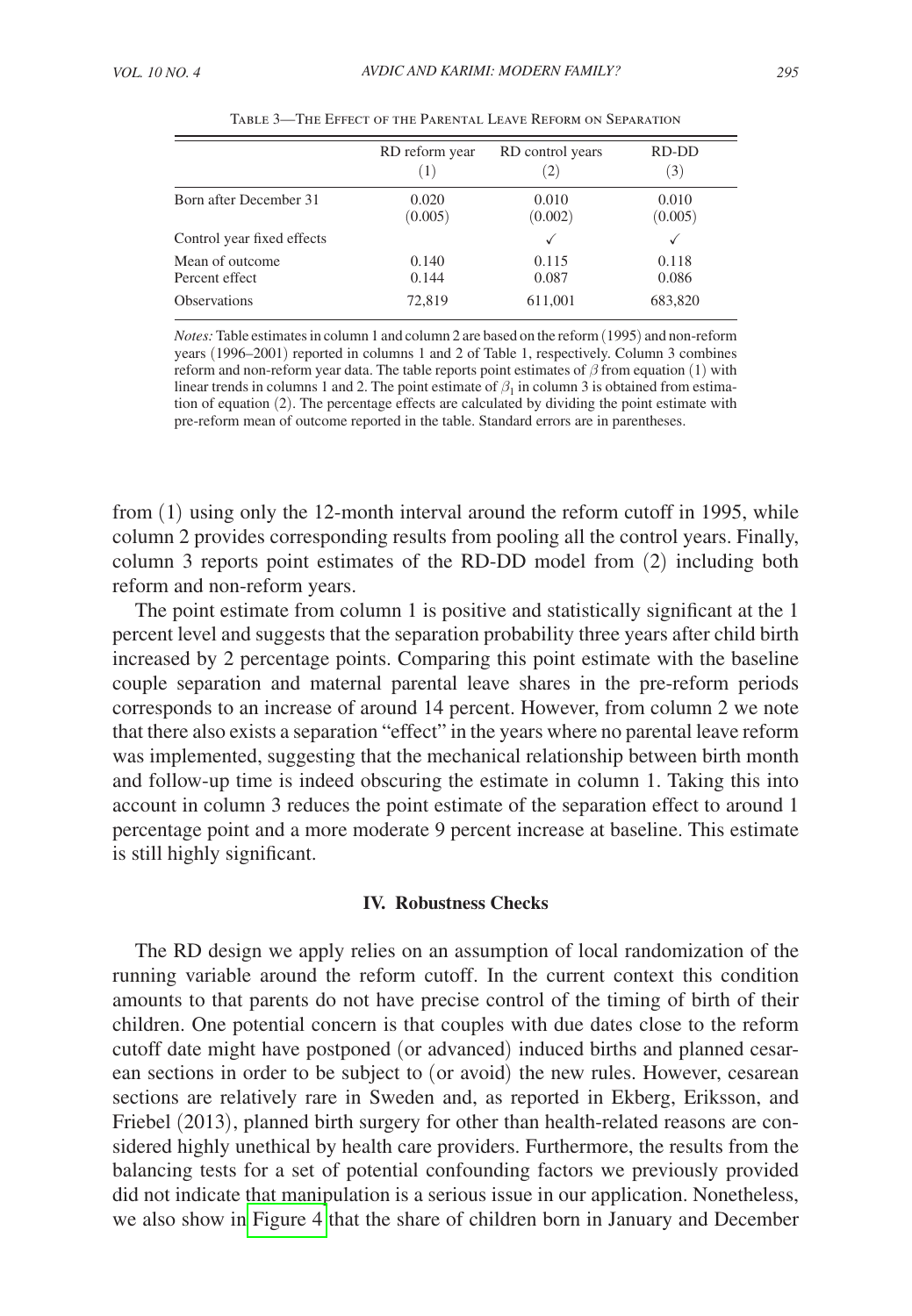

<span id="page-13-0"></span>Panel A. Number of January and December births





Figure 4. Frequencies and Shares of January and December Births

|                               | 12-month | 6-month           | 3-month | 1-month | Donut     |
|-------------------------------|----------|-------------------|---------|---------|-----------|
|                               | window   | window            | window  | window  | <b>RD</b> |
|                               | (1)      | $\left( 2\right)$ | (3)     | (4)     | (5)       |
| Born after                    | 0.010    | 0.012             | 0.022   | 0.013   | 0.009     |
| December 31                   | (0.005)  | (0.007)           | (0.011) | (0.016) | (0.005)   |
| Control year<br>fixed effects | √        | √                 | √       | √       | √         |
| Mean of outcome               | 0.118    | 0.121             | 0.119   | 0.122   | 0.121     |
| Percent effect                | 0.086    | 0.099             | 0.185   | 0.106   | 0.074     |
| Observations                  | 683,820  | 371,073           | 188,360 | 74,654  | 633,460   |

Table 4—Sensitivity to Bandwidth Choice

*Notes:* Table estimates are based on the reform (1995) and non-reform years (1996–2001) reported in columns 1 and 2 of Table 1, respectively. The table reports point estimates of  $\beta$  from equation (2) with linear trends for different bandwidths around the reform cutoff as indicated in the column title. The estimate in column 5 refers to estimating the equation excluding the two months closest to the cutoff (December and January). The percentage effects are calculated by dividing the point estimate with pre-reform mean of outcome reported in the table. Standard errors are in parentheses.

are similar across all years during our observation period. This provides additional evidence that manipulation of birth dates is unlikely to be a serious threat to our empirical strategy. $12$ 

Since the choice of a 12-month sampling window around the reforms might appear arbitrary, we provide additional estimates for 6-, 3-, and 1-month sampling

<span id="page-13-1"></span> $12$  In addition, a McCrary density test of manipulation around the reform cutoff could not be rejected at any conventional levels of statistical significance.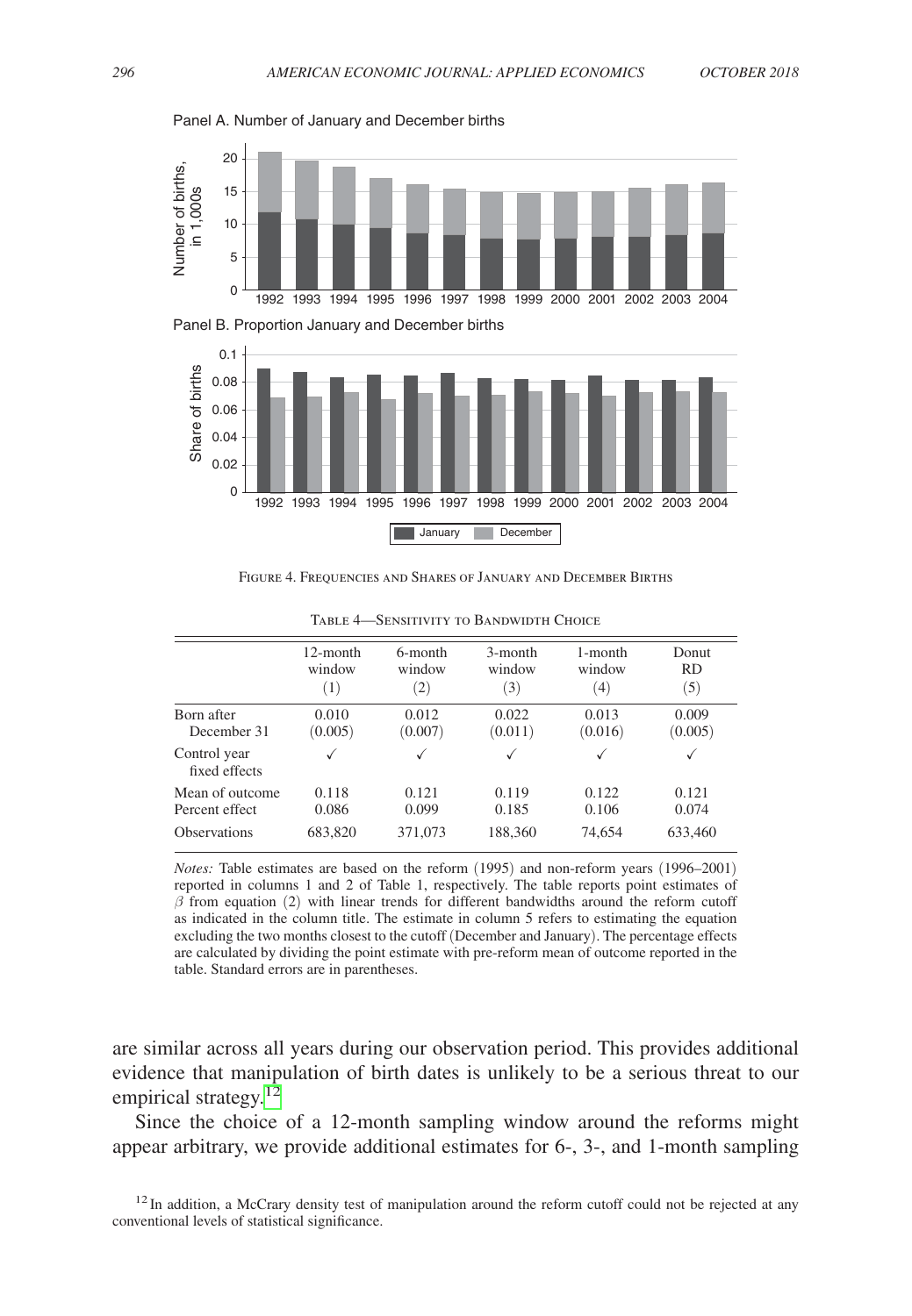

Figure 5. Year-by-Year Effects

windows for the RD-DD estimate from Table 3 in columns 2, 3, and 4 of [Table 4.](#page-13-0) We also report the results from a "donut" RD model in column 5, where we exclude the December and January months to assess whether potential manipulation of the birth date of children very close to the cutoffs drive the results. The table shows that the results are robust to the choice of bandwidth.

To examine potentially heterogeneous effects on separation by time since birth we estimate our RD-DD model for different follow-up periods up to five years after child birth. Figure 5 shows the estimates of the discontinuity at the threshold in our RD-DD setting by years since child birth. The estimated coefficients exhibit an inverse U-shaped pattern over time since birth, increasing until the third year, and thereafter decreases to a point estimate close to zero in the fifth year. Interestingly, since our outcome variable is defined cumulatively this pattern suggests that separations were re-timed (advanced) rather than separations that would not have occurred in absence of the reform.

Finally, we use both reform and non-reform years in a randomization inference design to perform a series of placebo analyses of the reform effect by shifting the policy intervention cutoff by one month at a time. Thus, we estimate a placebo intervention 72 times using our RD design defined in (1), with the intervention cutoff starting in every month from June 1995 to June  $2001$ .<sup>[13](#page-14-0)</sup> As in our main specification we estimate the effect of birth month on couple separation in the third year after the child is born. [Figure 6](#page-15-0) illustrates the distribution of point estimates from this procedure (panel A) and the cumulative distribution of *t*-values from the series of regressions (panel B) compared to a zero-mean normal distribution. The point estimates from the placebo interventions are almost always lower than our estimated effect (indicated by the dashed vertical line) and, as expected, centered around zero

<span id="page-14-0"></span> $13$  We use 6 rather than 12 months bandwidth in this analysis in order to obtain a more stable probability distribution of placebo coefficient estimates.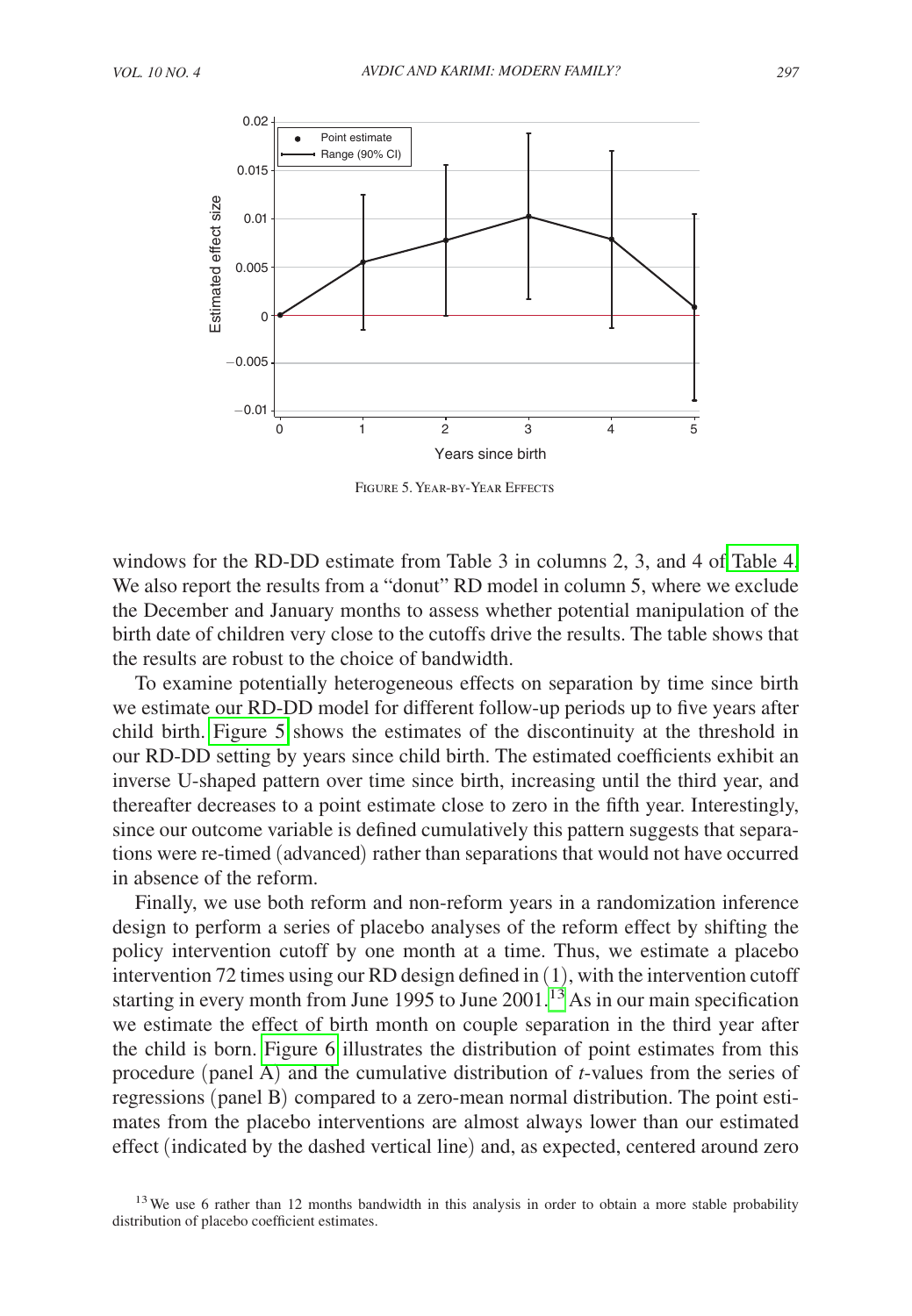

<span id="page-15-0"></span>Panel A. Placebo estimates **Panel B.** *t***-values from placebo estimates** Panel B. *t*-values from placebo estimates

Figure 6. Placebo Estimates for Couple Separation

(  $\overline{\beta}_{placebo} = 0.0002$ ). Furthermore, a Kolmogorov-Smirnov test of normality of the empirical distribution of the placebo *t*-values cannot be rejected for any conventional significance level.

We conclude from this section that our estimates of increased separation from the implementation of the parental leave reform are largely robust to the choice of model specification, bandwidth, and outcome.

#### **V. Mechanisms**

Our main results from the previous section suggested that the 1995 parental leave reform, in addition to decreasing specialization within the household in terms of paid parental leave across couples, also increased the probability of separation. In this section, we attempt to probe the mechanisms underlying this response through a number of extensions.

## A. *Separation Dynamics*

To further study the dynamics of the separation effects found in the previous section, we plot the separation hazard (panel A) and cumulative hazard (panel B) by child age for parents of children born in December 1994 and January 1995, respectively, in [Figure 7.](#page-16-0) The separation hazard is greater for parents of January-born children up to three years after birth, after which the pattern reverses. The cumulative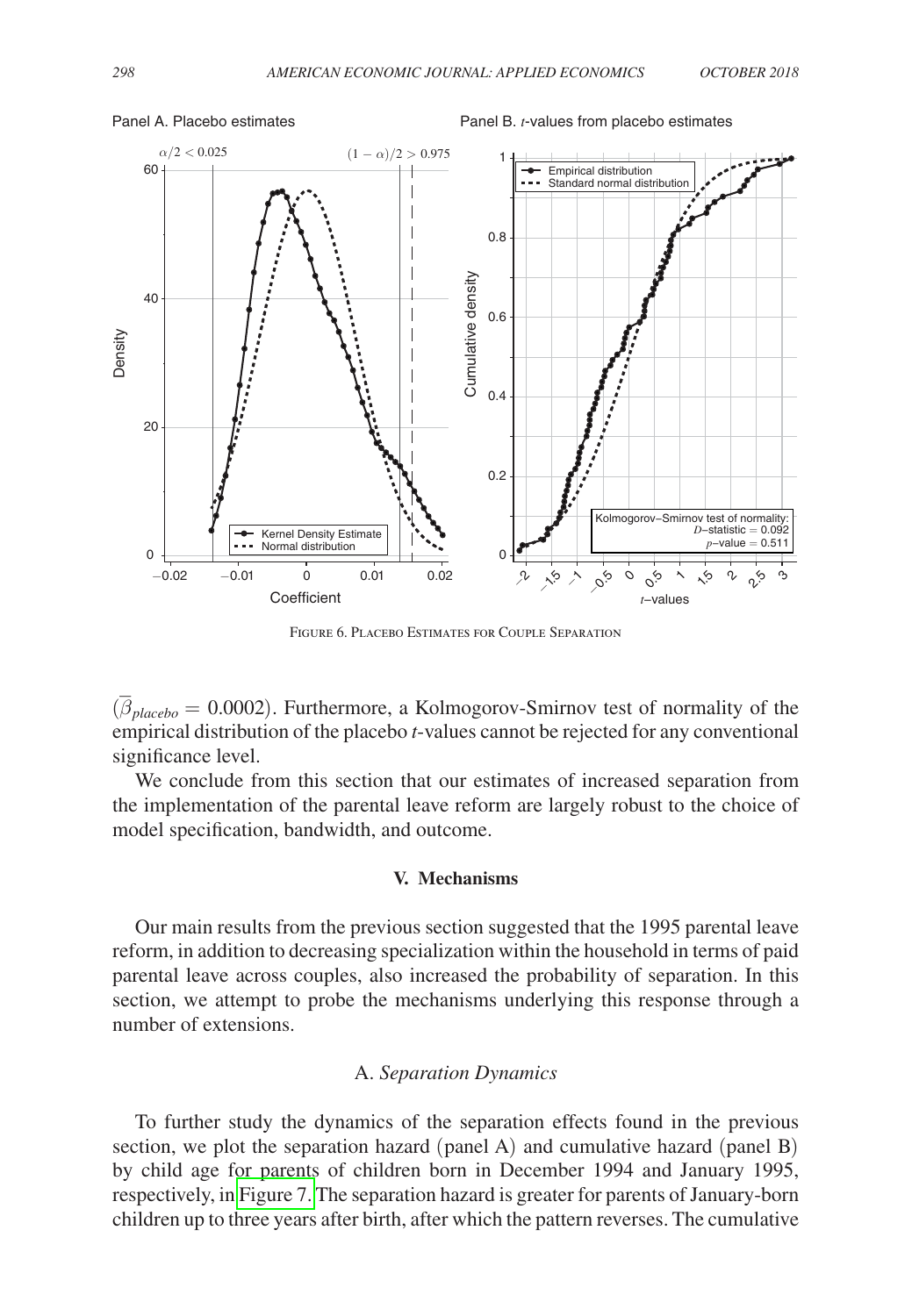<span id="page-16-0"></span>

Panel B. Cumulative divorce hazard



Figure 7. Separation Hazards by Treatment Status

hazard is always greater for those with January-born children over the follow-up horizon, but the difference diminishes with child age. This analysis hence suggests, in accordance with our previous findings, that the increased separations are re-timed separations rather than separations that would never have occurred in absence of the reform. One possible interpretation of this finding is that the fathers' increased presence in the household implied an information shock to the spouses about their match quality. This conjecture is further supported by the timing of fathers' parental leave uptake and the separation. Specifically, Table A1 in the Appendix shows that the majority of leave taken by fathers is used during the first two years after the child is born and the separation probability in Figure 7 appears to shift from year four to years one and two after child birth. This suggests that the separations occurred during the period when fathers used the majority of their parental leave.

#### B. *Comparison with the 2002 Reform*

The 2002 parental leave reform earmarked an additional month of paid leave to each parent, but was also accompanied with an extended duration of transferable paid leave of one month. This reform allowed parents to keep their previous distribution of parental leave take-up within the family and was thus less restrictive than the 1995 reform. Since the two parental leave reforms represents two different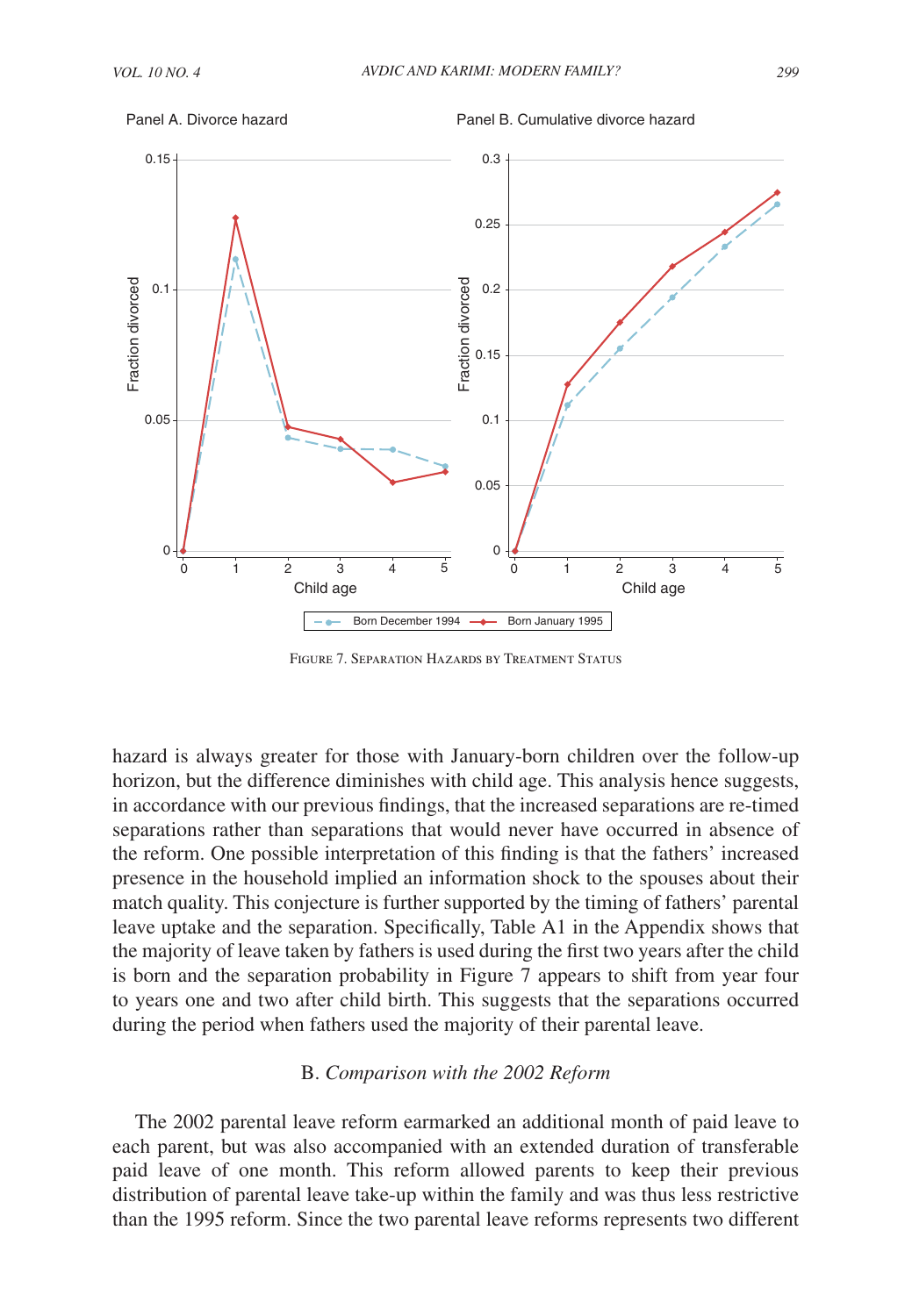|                            | RD reform year | RD control years | RD-DD    |
|----------------------------|----------------|------------------|----------|
|                            | (1)            | (2)              | (3)      |
| Born after December 31     | 0.011          | 0.010            | 0.001    |
|                            | (0.004)        | (0.002)          | (0.004)  |
| Control year fixed effects |                | $\checkmark$     |          |
| Mean of outcome            | 0.103          | 0.115            | 0.112    |
| Percent effect             | 0.106          | 0.087            | $-0.008$ |
| <b>Observations</b>        | 132,042        | 611,001          | 743,043  |

Table 5—Effects of the 2002 Reform on Couple Separation

*Notes:* Table estimates in column 1 and column 2 are based on the reform (2002) and non-reform years (1996–2001). Column 3 combines reform and non-reform year data. The table reports point estimates of  $\beta$  from equation (1) with linear trends in columns 1 and 2. The point estimate of  $\beta_1$  in column 3 is obtained from estimation of equation (2). The percentage effects are calculated by dividing the point estimate with pre-reform mean of outcome reported in the table. Standard errors are in parentheses.

ways of introducing paternity leave (reallocation of already existing paid leave from mothers to fathers and an expansion of entitlement to paid leave with the new paid leave entitlements attached to fathers), it is interesting to study whether they yield different results with respect to couple separation.

Table 5 reports point estimates of  $\beta$  and  $\beta_1$  from estimating versions of (1) and (2) for the 2002 reform, using the 1996–2001 birth cohorts as control years. Column 1 shows results from estimation of the basic RD setup from (1) using only the 12 months interval around the reform cutoff in 2002, while column 2 provides corresponding results from pooling all the control years. Finally, column 3 reports point estimates of the RD-DD model from (2) including both reform and non-reform years.

The point estimate from column 1 is positive and statistically significant at the 1 percent level, suggesting that the separation probability three years after child birth increased by 1.1 percentage points; about half the magnitude of the 1995 reform. Moreover, from column 2, we see, as expected, an equally large separation "effect" in the years where no parental leave reform was implemented, suggesting that the estimate in column 1 is completely accounted for by the mechanical relationship between birth month and follow-up time. Explicitly taking this spurious relationship into account in the RD-DD specification reported in column 3 shows that the 2002 reform had no impact on the separation probability. Hence, the two reforms in 1995 and 2002 yield different results, perhaps due to that the latter reform was more flexible in terms of allowing couples to decide their within-household distribution of parental leave.

# C. *Reform Compliers*

One possible channel that the 1995 parental leave reform may have affected couple separation might have been through a change in the intra-household distribution of parental leave of specific couple types. Specifically, if fathers who were unlikely to take any leave in absence of the reform were those primarily affected by the reform, then it is plausible that role conflicts might be an underlying cause for the increased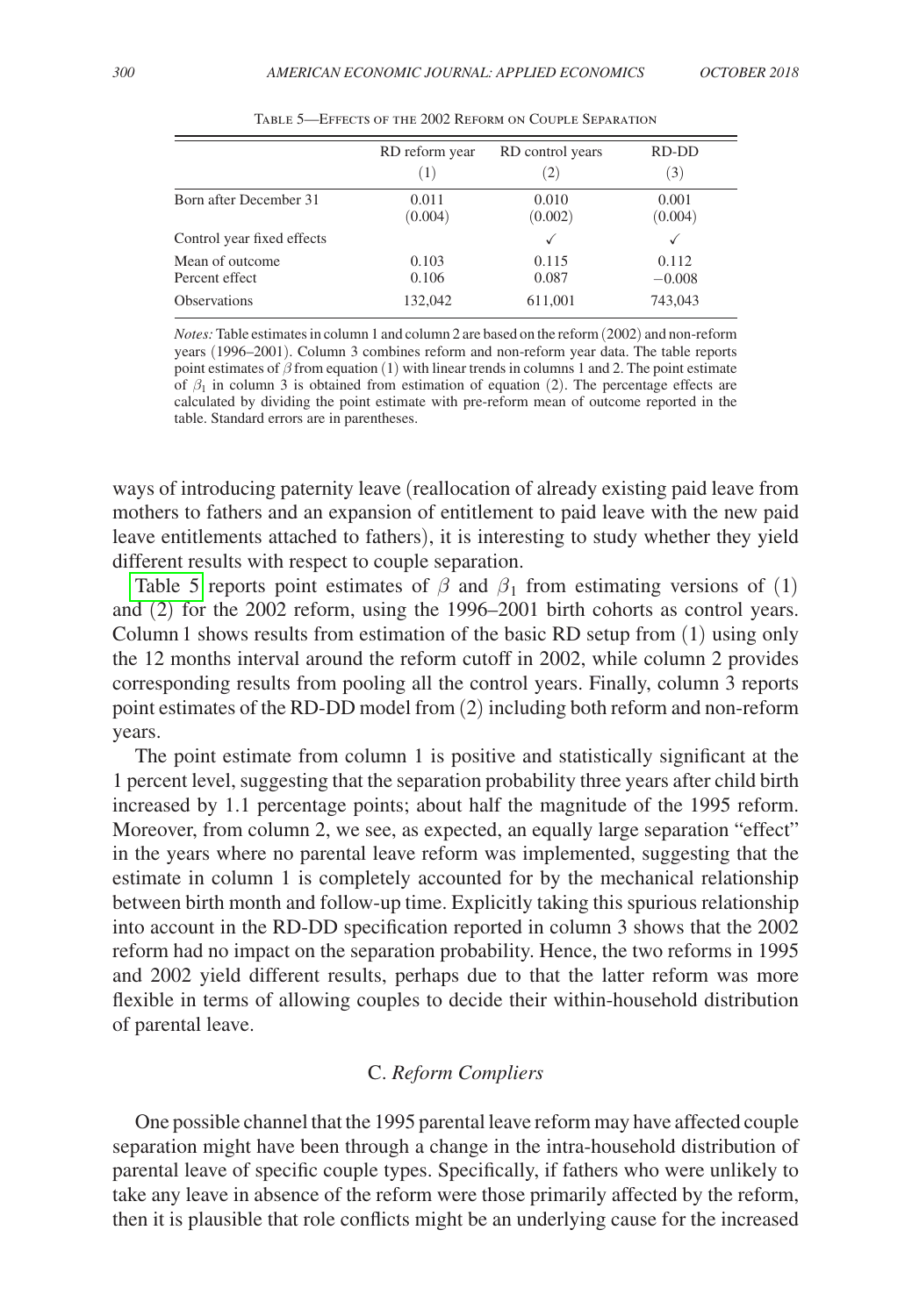

Figure 8. Share of Paternity Leave Groups over Time

separation probabilities. On the other hand, if affected fathers were mainly those that already planned to take some leave, such a story would be less convincing. To study this conjecture, we compare the distribution of fathers' parental leave before and after the reform was implemented. To this end, we generate groups defined by the number of leave days fathers were taking separately by child birth month: 0–9 days, 10–19 days, 20–29 days, 30–39 days, 40–49 days, and 50 and more days. The shares of each group are plotted by birth month for all children born between 1994 and 2004 in Figure 8.

The share of fathers who took very few days of parental leave (0–9 days) in 1994 was constant at around 50 percent in the period up until January 1995, when it dropped dramatically to around 15 percent. The corresponding increase in the group of fathers who took 30–39 days of parental leave (and the absence of significant changes in the other groups) suggests that the change in fathers' parental leave uptake was exclusively driven by fathers who were not planning to take any (or very few) days of leave, switching to taking leave equal to the quoted amount of days.

A similar pattern is visible around the introduction of the 2002 reform, but for a quite different subpopulation of fathers. The changes in the parental leave distribution is mainly driven by fathers who before January 2002 planned to take between 30 and 39 days of parental leave but, as a consequence of the reform, increased their uptake to more than 50 days. Interestingly, one can also observe a declining trend for fathers in the one "daddy-month" group (30–39 days) and a corresponding increase in the two "daddy-months" group (>50 days) in the time between the two reforms. This pattern might indicate a gradual change in increased acceptance of paternal leave over time, in addition to the direct impact of the reform. While the change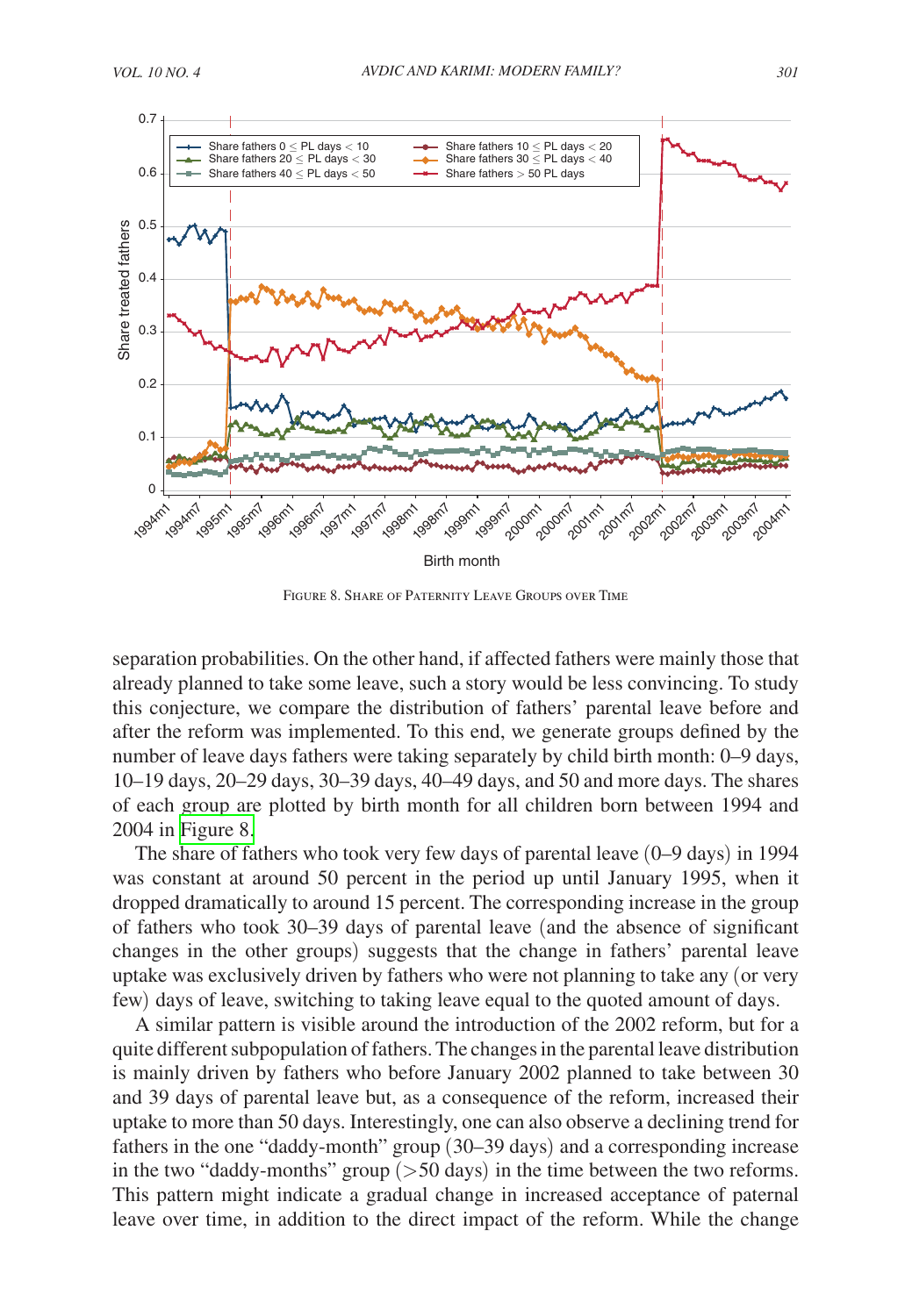

Figure 9. Distribution of Spousal Parental Leave Take-Up by Category

in the take-up of fathers' parental leave was equal in terms of magnitude in the 2002-reform, the affected subpopulation was quite different from the 1995 reform and consisted mainly of fathers who were already intending to take substantial amounts of parental leave.

To evaluate how the distribution of parental leave changed due to the 1995 reform, we plot the empirical CDF of mother's share of parental leave for couples whose children were born before and after the reform cutoff using our reform sample with a 12-month bandwidth. Panel A of Figure 9 displays the CDF together with the quantile-specific difference. As expected, the shift in the mother's share of parental leave is entirely located in the upper part of the distribution with essentially all density located above the eighty-fifth percentile. To see more clearly how many days of paternal leave this shift corresponds to, panel B shows the empirical CDF for the fathers' number of days on parental leave. It is remarkably clear from the figure that the differences in the parental leave distribution are almost entirely due to a shift from 0 to 30 days. Hence, the compliers of the 1995 reform were almost exclusively traditional couples who would have allocated all parental leave days to the mother. This subpopulation of parents were arguable also the one where conflicts from a change in gender roles may have been the most acute, possibly explaining the separation effect in the 1995 reform (and the lack of one in 2002).

# D. *Income Effects*

The parental leave reform altered the within-household division of paid parental leave days by reducing the mother's share of paid leave. To the extent that the reduced parental leave among women increased their intra-household share of earnings due to an increase in their labor supply, this might offer a potential mechanism for the estimated increase in separation probability. However, due to the significant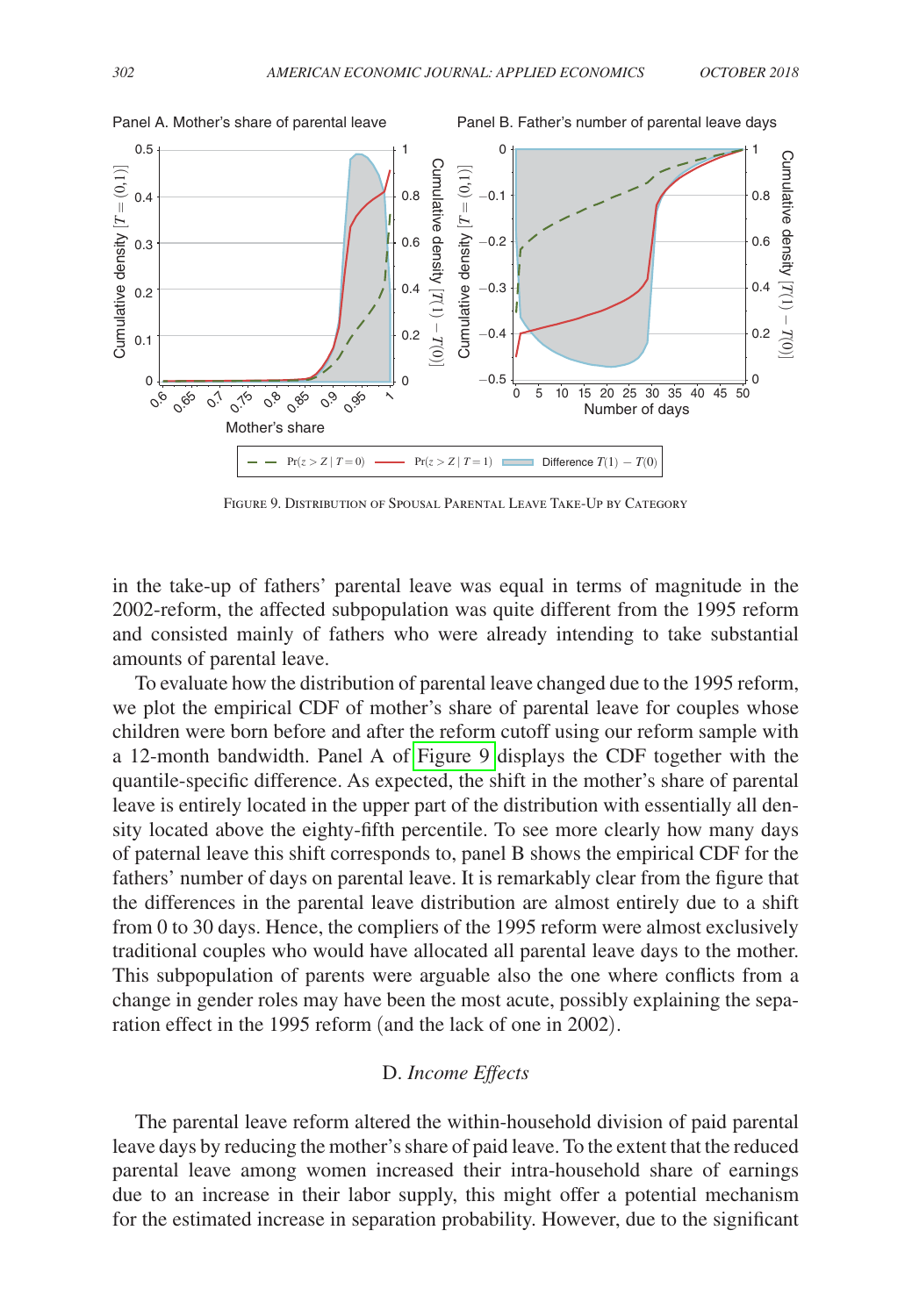|                            | Mother's  | Father's          | Household    | Mother's     |
|----------------------------|-----------|-------------------|--------------|--------------|
|                            | income    | income            | income       | income share |
|                            | (1)       | $\left( 2\right)$ | (3)          | (4)          |
| Born after December 31     | $-24,091$ | $-25,476$         | $-60,804$    | $-0.004$     |
|                            | (5,273)   | (13,615)          | (16,012)     | (0.004)      |
| Control year fixed effects | ✓         | $\checkmark$      | $\checkmark$ | ✓            |
| Mean of outcome            | 422,686   | 1,103,090         | 1,536,050    | 0.303        |
| Percent effect             | $-0.059$  | $-0.023$          | $-0.040$     | $-0.013$     |
| <b>Observations</b>        | 683.699   | 617,809           | 617,688      | 615,910      |

Table 6—Reform Effects on Spousal and Household Labor Income

*Notes:* Table estimates are based on the reform (1995) and non-reform years (1996–2001) reported in columns 1 and 2 of Table 1, respectively. The table reports point estimates of  $\beta$ from equation (2) with linear trends for different outcomes: the total labor income earned during the first three years after birth by the mother (column 1), the father (column 2), and by the two spouses jointly (column 3). Column 4 reports the results on the mother's share of total household income. The percentage effects are calculated by dividing the point estimate with pre-reform mean of outcome reported in the table. Standard errors are in parentheses.

flexibility of the parental leave system, where unpaid leave is job-protected and where parents have the right to reduce their working hours, it is not obvious that a decreased parental leave take-up among mothers translates to decreased labor supply.

To investigate these issues, we study the effects of the 1995 parental leave reform on the accumulated labor income by the mother and the father during the first three years after the birth of their child. Columns 1 and 2 of Table 6 report the effects on mothers' and fathers' total labor income during the first three years after birth, respectively. The results show that the parental leave reform decreased fathers' labor income by 2.3 percent, corresponding to a little less than one month of market work for this group. However, mothers' labor income also decreased, suggesting that they compensate for the decrease of parental leave days with unpaid leave rather than increasing their labor supply. This finding implies that the reform led to a decreased income for the family as a whole (column 3), but no change in the mothers' share of total household income (column 4). This might be a potential explanation for the effects we find on separation probabilities as the reform led to lower household income, which could potentially cause strain on the relationship. Moreover, an increase in mothers' unpaid leave could coincide with fathers' leave-taking, resulting in more room for conflicts.

To study this conjecture more closely, we estimate heterogeneous effects on both separation and mothers' labor earnings by mothers' pre-birth income quartile. The results are presented in [Table 7](#page-21-0) and indicate that the compensating behavior of mothers is concentrated in the lower tail of the income distribution; the exact same group for which the increased separation probability is the highest. In fact, we find no effects on separations for mothers belonging to the third and fourth quartiles of the pre-birth income distribution.<sup>[14](#page-20-0)</sup>

<span id="page-20-0"></span><sup>&</sup>lt;sup>14</sup>The conjecture that spousal adjustment behavior could affect separations is supported also in a recent paper by Folke and Rickne (2016), who find that being promoted significantly increases the divorce risk for women while the reverse seems to hold for male promotions. The authors argue (lack of) spousal adjustment behavior as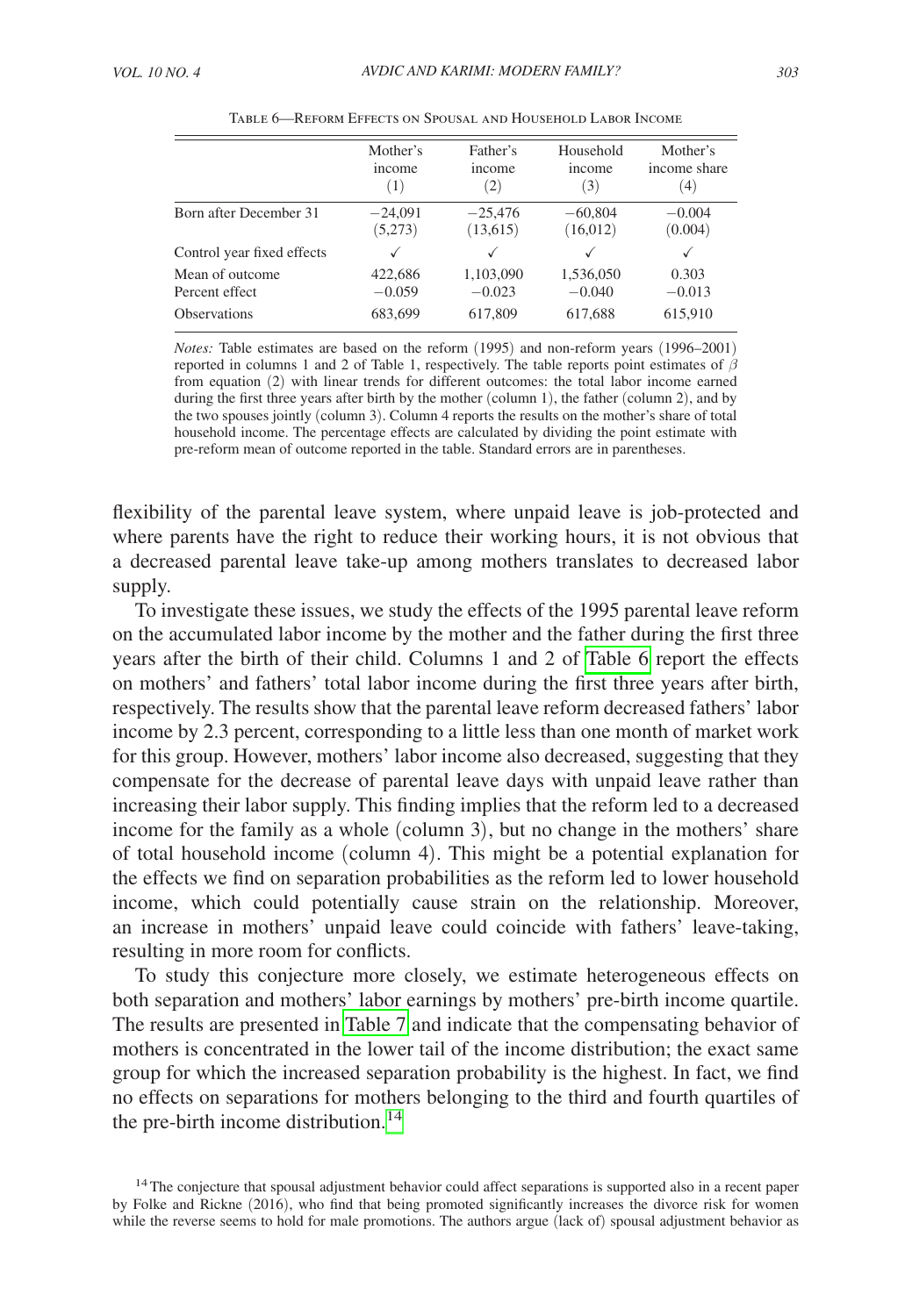<span id="page-21-0"></span>

|                                       | Q1               |                      |                  | Q <sub>2</sub>       | Q <sub>3</sub>   |                     | Q4                  |                       |
|---------------------------------------|------------------|----------------------|------------------|----------------------|------------------|---------------------|---------------------|-----------------------|
| Income quartile                       | Separation       | Income               | Separation       | Income               | Separation       | Income              | Separation          | Income                |
| Born after<br>December 31             | 0.023<br>(0.013) | $-22.088$<br>(7,247) | 0.021<br>(0.011) | $-13,480$<br>(7,010) | 0.001<br>(0.008) | $-9.517$<br>(5,762) | $-0.003$<br>(0.001) | $-12,767$<br>(16,048) |
| Control year<br>fixed effects         | √                | $\checkmark$         | ✓                | $\checkmark$         | $\checkmark$     | $\checkmark$        | ✓                   | $\checkmark$          |
| Mean of<br>outcome                    | 0.171            | 231.014              | 0.132            | 352.482              | 0.094            | 419,010             | 0.074               | 689,375               |
| Percent effect<br><b>Observations</b> | 0.137<br>170.457 | $-0.096$<br>170,449  | 0.156<br>170,473 | $-0.038$<br>170,466  | 0.011<br>170,446 | $-0.023$<br>170.441 | $-0.036$<br>170,452 | $-0.019$<br>170,447   |

Table 7—Heterogeneous Effects by Mother's Pre-birth Income

*Notes:* Table estimates are based on the reform (1995) and non-reform years (1996–2001) reported in columns 1 and 2 of Table 1, respectively. The table reports point estimates of  $\beta$  from equation (2) with linear trends for different outcomes: couple separation and the total labor income earned by the mother during the first three years after birth. The model is estimated separately by mother's pre-birth income quartile. The percentage effects are calculated by dividing the point estimate with pre-reform mean of outcome reported in the table. Standard errors are in parentheses.

# **VI. Conclusion**

Despite gender neutrality of the generous governmental financial support available to parents in Sweden, the vast majority of paid leave is taken by mothers. To increase incentives for fathers to increase their share, the Swedish government reformed the system in 1995 by earmarking one month of paid leave to each parent. Such changes may alter the marital surplus, positively or negatively, and leave room for unintended consequences of the reforms on family structure. We exploit this reform in a regression discontinuity difference-in-differences design to study its impact on the marital stability of couples with young children.

Consistent with previous research, we find that the reform altered the distribution of parental leave, leading to an increase in fathers' take-up with, on average, the full earmarked month. More novel, our estimates show that the reform increased the probability of separation of couples by about 9 percent three years after the birth of their child. This result is robust to a number of robustness checks we perform.

Results from a number of extensions suggest that the additional separations were re-timed dissolutions of poor matches rather than separations that would otherwise not have occurred. Furthermore, studying the distributional shifts of parental leave around the reform cutoffs, we find that the compliers to the reform mainly consisted of traditional couples in which fathers were otherwise unlikely to take any parental leave. We also find that labor income decreased for both fathers and mothers as a consequence of the reform, suggesting that mothers also took additional unpaid leave. Finally, comparing the results with a second reform in 2002, in which an additional transferable month was added in addition to another earmarked month, we find that this later reform did not affect marital stability.Taken together, we argue that the increased separations were probably due to a combination of the

a potential explanation; promoted women earning more than their husbands continue to do most of the housework while their husbands do not adjust their time spent in market or household work.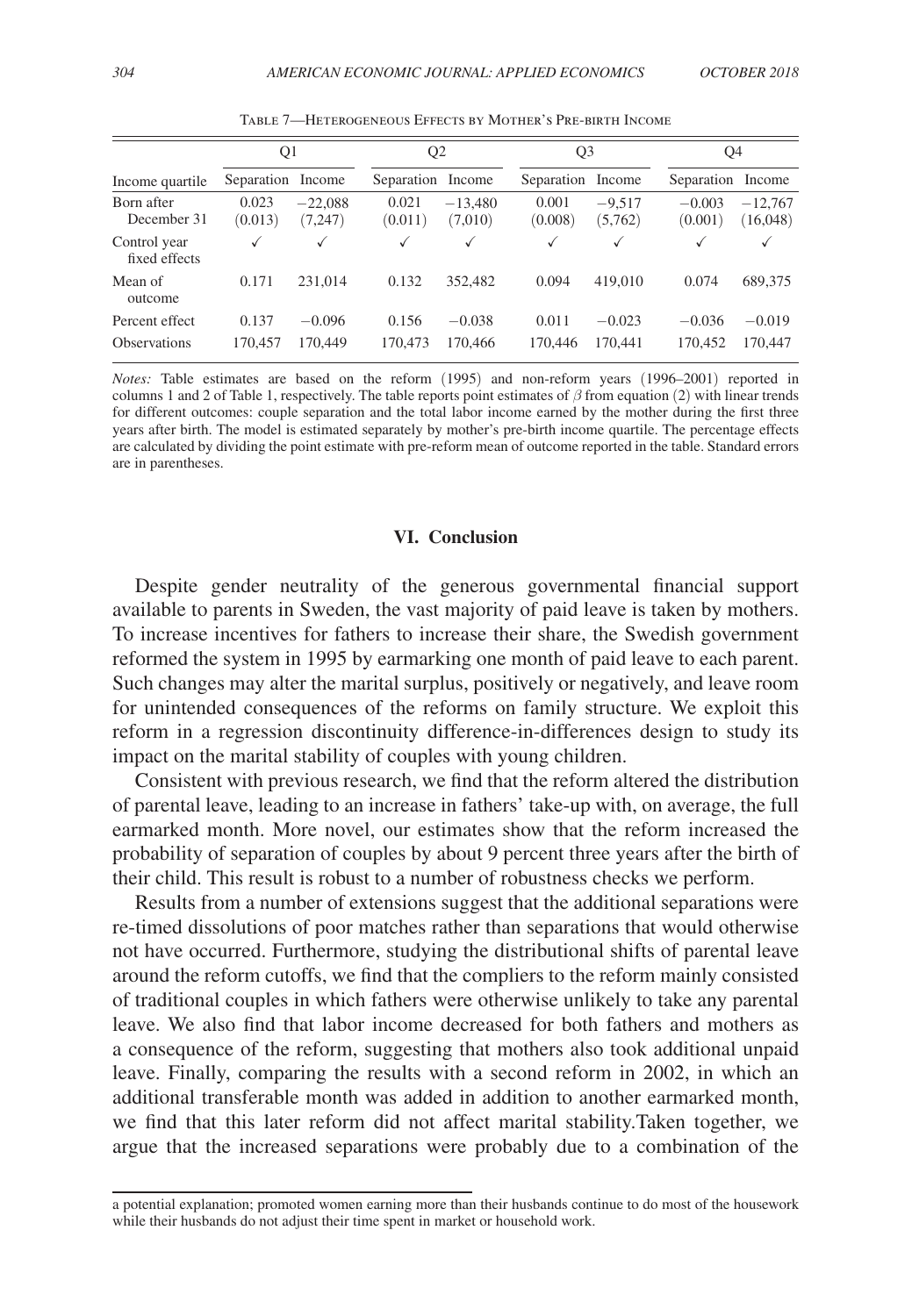restrictiveness of the reform, the affected population, and the income effects. These factors may have increased household role conflicts and were also likely to be less severe in the 2002 reform. In terms of policy, our results highlight that the way in which family policies are implemented matter for important family outcomes. Research on such indirect effects deserve further attention in order to understand the mechanisms of gender norms and, in particular, to provide a knowledge basis for future parental leave policies.

## **APPENDIX**

|              |                   | Mothers        | Fathers          | Mother's share |                |
|--------------|-------------------|----------------|------------------|----------------|----------------|
| Child age    | Days<br>(1)       | Percent<br>(2) | Days<br>(3)      | Percent<br>(4) | Share<br>(5)   |
| First year   | 203.10<br>(87.29) | 48.31          | 21.48<br>(41.92) | 30.99          | 0.89<br>(0.17) |
| Second year  | 80.59<br>(57.76)  | 19.17          | 18.60<br>(30.30) | 26.84          | 0.80<br>(0.25) |
| Third year   | 35.76<br>(41.06)  | 8.51           | 6.24<br>(16.26)  | 9.00           | 0.80<br>(0.28) |
| Fourth year  | 22.04<br>(30.66)  | 5.24           | 4.61<br>(13.52)  | 6.65           | 0.80<br>(0.29) |
| Fifth year   | 19.16<br>(26.26)  | 4.56           | 4.15<br>(12.71)  | 5.99           | 0.79<br>(0.30) |
| Sixth year   | 18.85<br>(26.81)  | 4.48           | 4.39<br>(12.99)  | 6.33           | 0.76<br>(0.30) |
| Seventh year | 18.30<br>(25.63)  | 4.36           | 4.32<br>(12.76)  | 6.23           | 0.75<br>(0.31) |
| Eighth year  | 22.59<br>(28.03)  | 5.37           | 5.52<br>(14.23)  | 7.96           | 0.71<br>(0.31) |
| Total        | 420.39            | 100            | 69.31            | 100            |                |

Table A1—Parental Leave Take-Up by Child Age

*Notes:* The table reports the number and share of parental leave days taken by the mother and father, respectively, and maternal share of total parental leave by child age. Standard errors are reported in parentheses.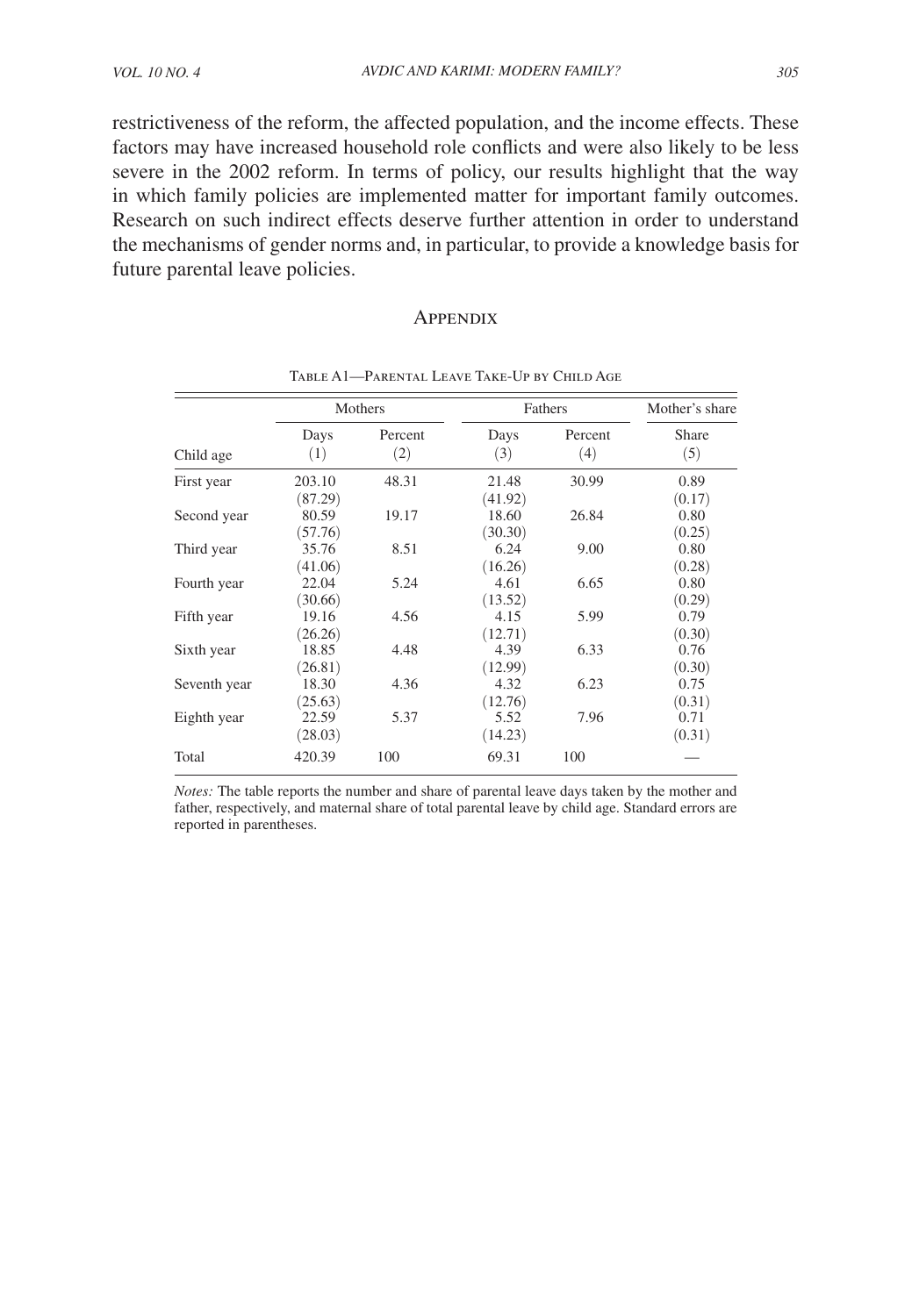

Figure A1. Covariate Balance Tests

#### **REFERENCES**

- **Angelov, Nikolay, Per Johansson, and Erica Lindahl.** 2016. "Parenthood and the Gender Gap in Pay." *Journal of Labor Economics* 34 (3): 545–79.
- **Avdic, Daniel, and Arizo Karimi.** 2018. "Modern Family? Paternity Leave and Marital Stability: Dataset." *American Economic Journal: Applied Economics*.<https://doi.org/10.1257/app.20160426.>
- **Bertrand, Marianne, Emir Kamenica, and Jessica Pan.** 2015. "Gender Identity and Relative Income within Households." *Quarterly Journal of Economics* 130 (2): 571–614.
- **Carneiro, Pedro, Katrine V. Løken, and Kjell G. Salvanes.** 2015. "A Flying Start? Maternity Leave Benefits and Long-Run Outcomes of Children." *Journal of Political Economy* 123 (2): 365–412.
- **Cools, Sara, Jon H. Fiva, and Lars J. Kirkebøen.** 2015. "Causal Effects of Paternity Leave on Children and Parents." *Scandinavian Journal of Economics* 117 (3): 801–28.
- **Dahl, Gordon B., Katrine V. Løken, and Magne Mogstad.** 2014. "Peer Effects in Program Participation." *American Economic Review* 104 (7): 2049–74.